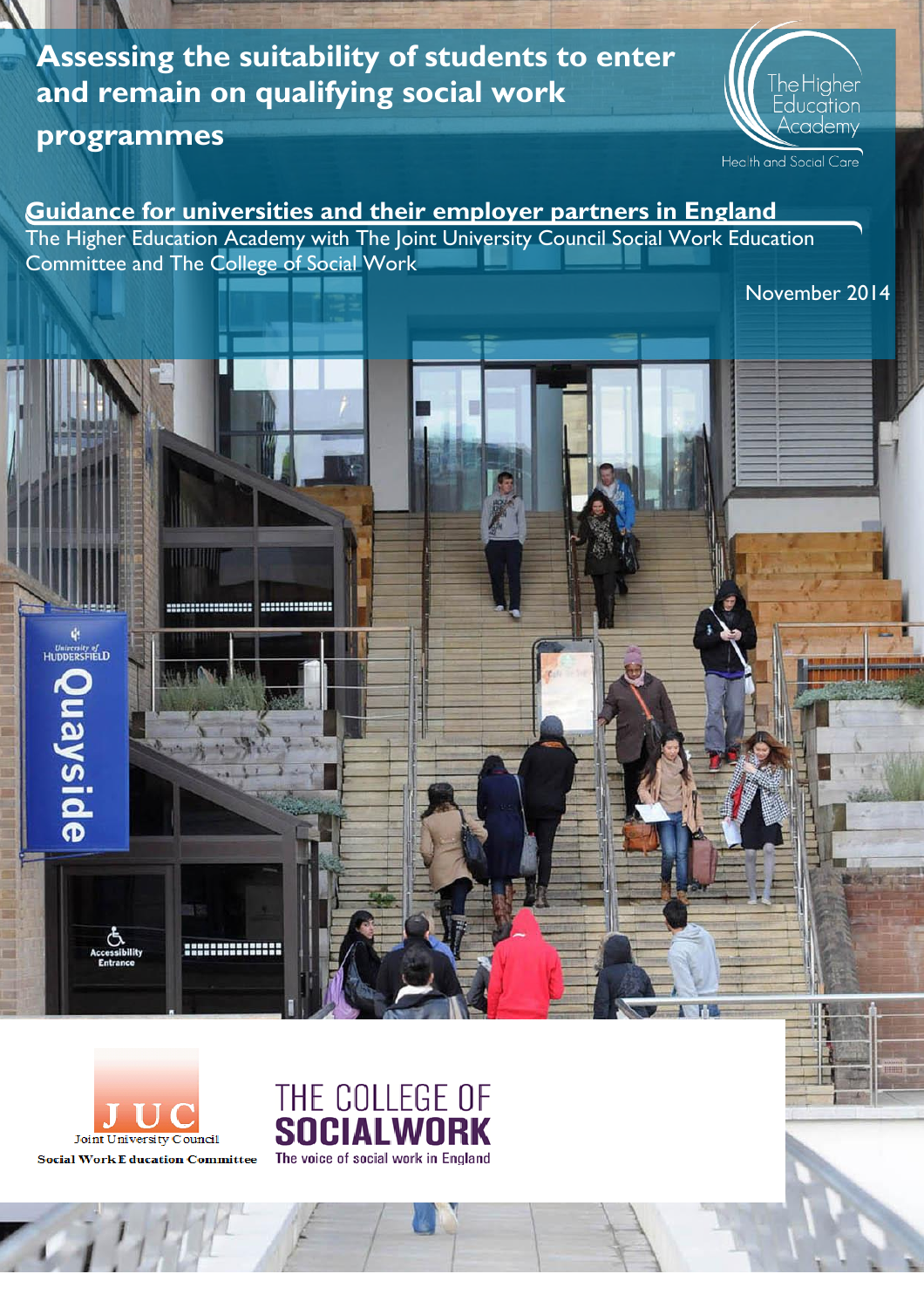# **Contents**

| Section                                                                                                                                                       | Page            |
|---------------------------------------------------------------------------------------------------------------------------------------------------------------|-----------------|
| Forward                                                                                                                                                       | 3               |
| Summary of recommended good practice                                                                                                                          | 5               |
| Introduction<br>L.                                                                                                                                            | 7               |
| 2.<br>The importance of determining suitability and fitness to practise                                                                                       | 7               |
| 3.<br>Terminology                                                                                                                                             | 8               |
| The responsibilities of different parties<br>4.                                                                                                               | 9               |
| <b>Students</b>                                                                                                                                               | $\overline{0}$  |
| The HEI                                                                                                                                                       | $ 0\rangle$     |
| <b>Employer partners</b>                                                                                                                                      | $ 0\rangle$     |
| Practice educators                                                                                                                                            | $\mathsf{L}$    |
| 5.<br>The professional and regulatory context for managing student<br>suitability and 'fitness to practise'                                                   | $\mathsf{L}$    |
| The HEI context for managing suitability procedures<br>6.                                                                                                     | $\overline{13}$ |
| Consideration of prospective students' suitability at admissions<br>7.                                                                                        | $\overline{14}$ |
| Pre-offer making                                                                                                                                              | 15              |
| Information to applicants                                                                                                                                     | 16              |
| Non-disclosure                                                                                                                                                | 16              |
| <b>Disclosure</b>                                                                                                                                             | 16              |
| Post-offer making                                                                                                                                             | 17              |
| Students admitted through UCAS clearing or other late entrants                                                                                                | 17              |
| Sponsored students                                                                                                                                            | 17              |
| Consideration of suitability issues for students following enrolment<br>8.                                                                                    | 17              |
| The role of external examiners<br>9.                                                                                                                          | 20              |
| Appendix A: Relevant legislation                                                                                                                              | 21              |
| Appendix B: Self-declaration form example                                                                                                                     | 23              |
| Appendix C: Examples of issues that might trigger investigation under<br>suitability procedures                                                               | 30              |
| Appendix D: Examples of suitability procedures                                                                                                                | 31              |
| Two examples are given here: staged procedures and joint procedures<br>with agency partners.                                                                  | 31              |
| Staged procedures                                                                                                                                             | 31              |
| Joint procedures with agency partners to decide suitability at admissions,<br>placement eligibility and deal with concerns about students on the programme 32 |                 |
| Appendix E: HCPC criteria for candidates deemed suitable at the<br>admission stage                                                                            | 33              |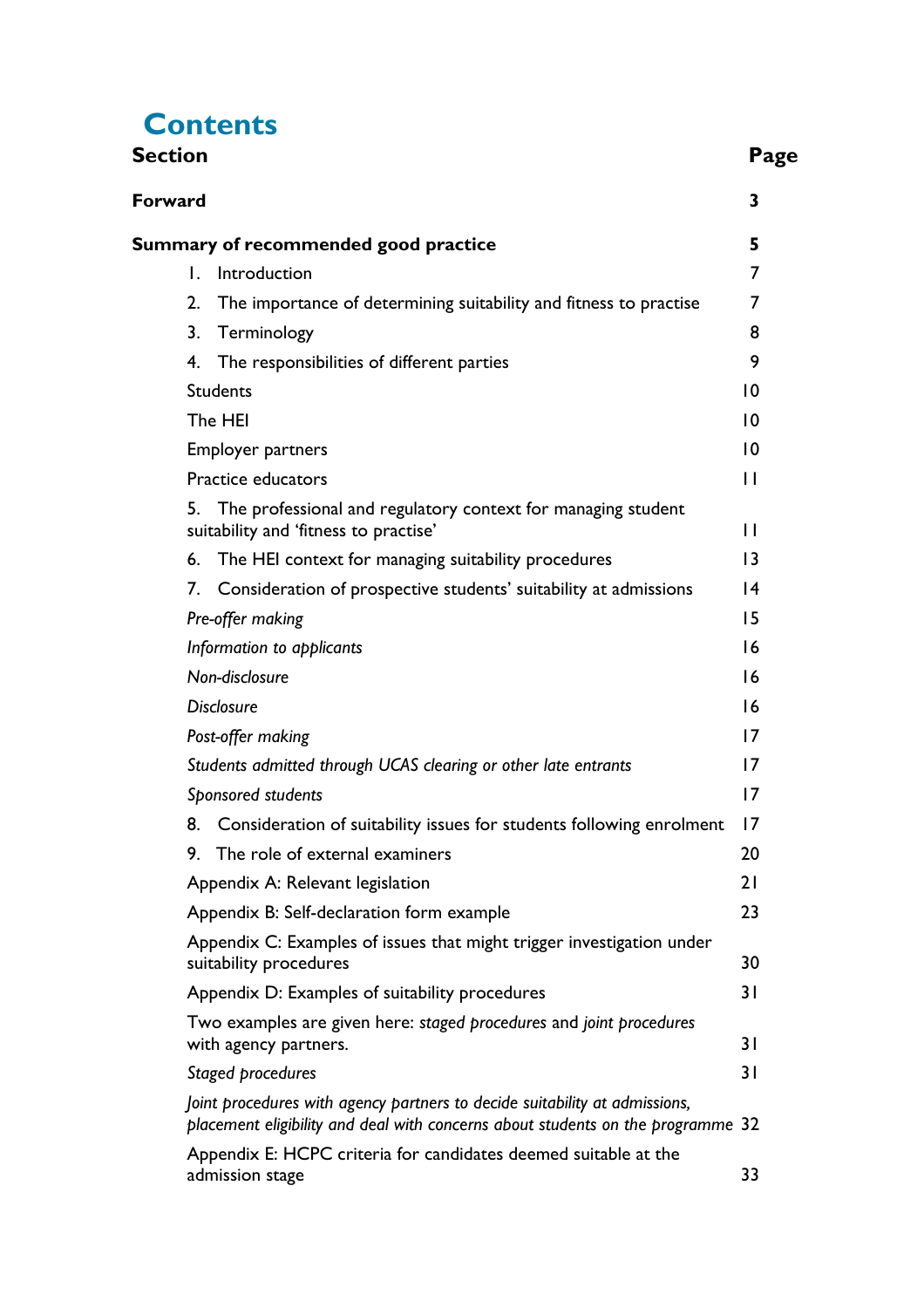# <span id="page-2-0"></span>Forward

I am very pleased to be asked to write the foreword to this revised guidance produced by the Higher Education Academy (HEA) in conjunction with The College of Social Work (TCSW) and Joint University Council Social Work Education Committee (JUC-SWEC).

Everyone involved in the social work profession has responsibilities to promote and ensure high standards of professional practice and behaviour. These responsibilities extend to students who will become the next generation of qualified social workers and our future colleagues.

It is clearly imperative that universities and colleges, in partnership with employers, practitioners, and people who use services and carers take the utmost care to ensure that the best candidates are selected for social work training and education. We need to make sure that people are selected to social work qualifying programmes have the right combination of emotional resilience, intellectual ability and the potential to learn and grow into confident and capable professional practitioners. Social work training should be – and is – very demanding, expecting people to develop the capabilities they need to meet the unceasing challenges of social work practice in all settings.

All students admitted to social work courses must be Disclosure and Barring Service (DBS) checked, make a declaration in relation to their past and present conduct, and state that they are able to manage any significant health conditions. Universities and colleges, and their partners, must have in place processes to manage instances where students who are already on a social work programme are evidencing their unsuitability for a career in social work. These processes must be robust and capable of protecting the public, as well as being transparent and fair to students. They must also be effective in ensuring that students who cannot meet the Health and Care Professions Council's (HCPC's) registration requirements on qualifying are not permitted to remain on social work education programmes. TCSW's endorsement scheme for qualifying social work programmes, expects all providers to have in place procedures to screen out anyone who is not suited to the social work profession, both at the point of entry and throughout their course.

This new guidance makes a valuable contribution to ensuring the protection and safety of users of services and carers and to supporting high calibre student social workers.

Anne Hidson

Annie Hudson Chief Executive The College of Social Work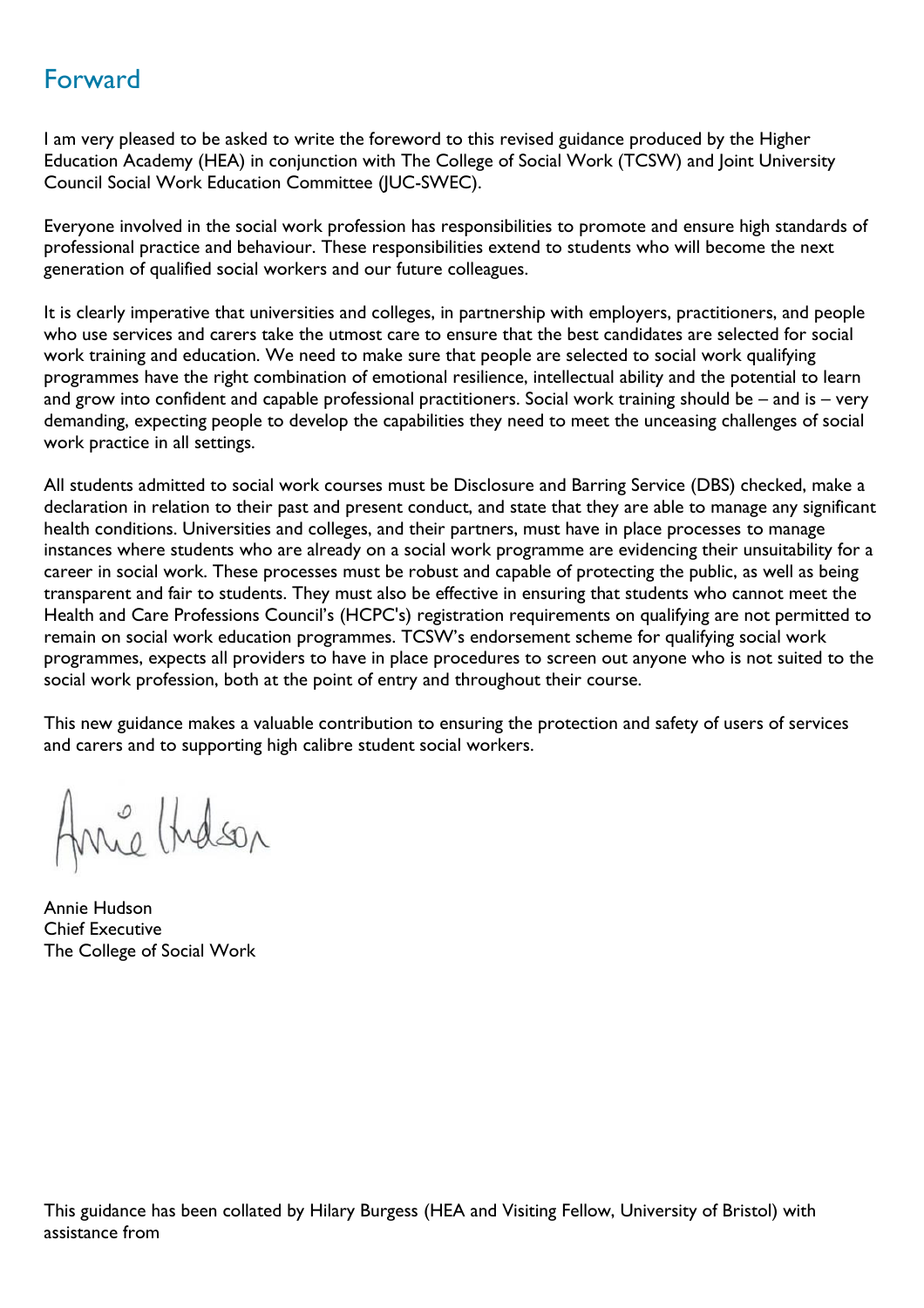Cath Holmstrom (Middlesex University) Kate Johnson (TCSW)

and

Jean Dillon (University of Bedfordshire)

Jo Finch (University of East London)

Steve Hothersall (Edge Hill University)

Marie Joseph (TCSW)

Helen Keville (TCSW)

Glynis Marsh (TCSW)

Lel Meleyal (University of Sussex)

Ruth Neville, (University of Huddersfield)

Fran Wiles (Open University)

We would like to thank all those who have contributed, and to acknowledge the comments and suggestions from the Health and Care Professions Council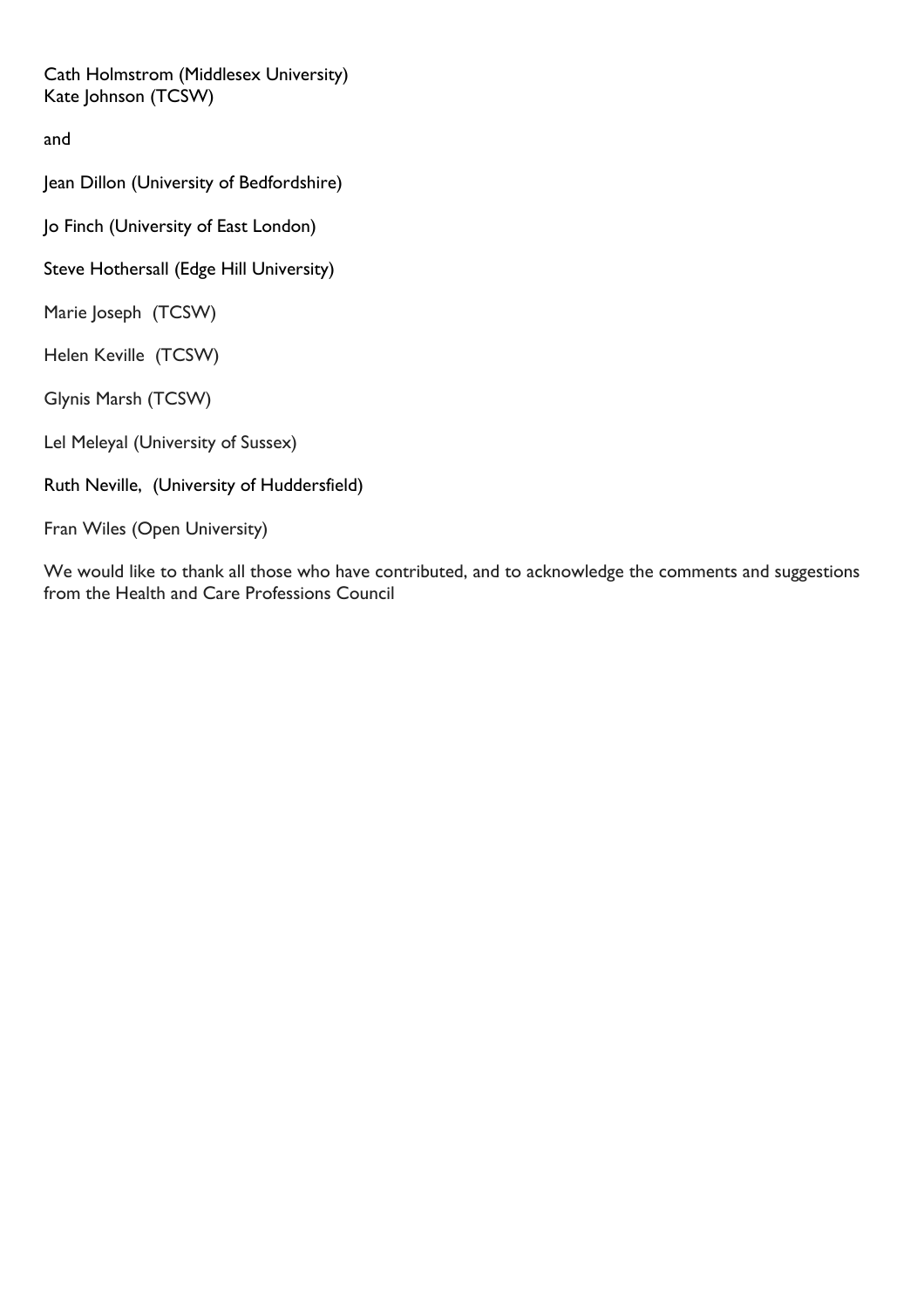# <span id="page-4-0"></span>Summary of recommended good practice

- 1. There should be clear, published procedures for managing concerns about suitability on all programmes. All parties (students, educators, employers partners and practice educators) should be made aware of these, and know where to access full information. Students should be alerted to sources of guidance and support in order that they are able to fully participate in the proceedings at all stages.
- 2. All students should learn about the Health and Care Professions Council (HCPC) expectations of 'fitness to practise', as set out in the *Standards of conduct, performance and ethics<sup>1</sup>* and the HCPC *Guidance on*  Conduct and Ethics for Students<sup>2</sup>. They should also learn about the professional expectations set out in the Professional Capabilities Framework (PCF) $^3$  for social workers held by The College of Social Work (TCSW), together with TCSW's *Code of Ethics<sup>4</sup>* (written primarily for members of TCSW) and the BASW *Code of Ethics<sup>5</sup>* . Case studies should be used to debate how these standards and codes might be interpreted. An initial learning agreement with students should be drawn up to cover their agreement to abide by the relevant codes and to declare any issues that might affect their fitness or suitability. Such issues may relate to a student's conduct or to their health, where the latter may have a bearing upon their ability to practise safely or to the required standards.
- 3. Procedures for managing suitability/fitness to practise on social work programme should be regularly reviewed, and the views of employer partners sought. TCSW *Criteria for endorsement* stipulate that, "Professional and active partnerships are in place to effectively design and deliver initial qualifying courses. This will include working collaboratively to ensure wherever possible that students are safe to practice throughout their course." <sup>6</sup> Collaboration on this issue should be incorporated into the memorandum of co-operation. A shared understanding of the term 'fitness to practise' and 'suitability' should be established, consistent between the university setting and practice settings. The views of practitioners, service users and carers and students should also be sought and taken into account in developing relevant processes. Any guidance from the regulator (HCPC) and The College of Social Work should be incorporated, and may also provide a useful lever to encourage the higher education institution (HEI) to adopt best practice in some situations.
- 4. Where possible, HEIs should set up training for those involved in running such procedures, to include appropriate information about the legal context. This may be led by the relevant administrative or management section of the university (e.g. registry/legal/governance) in conjunction with social work faculties. Social Work faculties/departments are advised to develop close working relationships with the relevant university-level team/department.
- 5. There should be a designated member of the university academic staff (preferably a registered social worker) holding responsibility for the oversight of all concerns and procedures relating to students' suitability. This may be the course leader or the head of department, or a colleague with appropriate experience, depending on the context of the programme in the HEI.
- *6.* At least one nominee from an agency in formal partnership with the university (normally this will be a registered social worker) should be involved in the decision-making process of any panel hearings*.*
- 7. Anyone may refer a student for investigation, but the person who investigates a concern must obtain credible supporting evidence, carefully recorded, and the focus of all suitability procedures should be on evidence and relevant professional standards, keeping in mind the ultimate responsibility of social workers and educators is to current and future service users.

 $\overline{a}$ 

5 [http://cdn.basw.co.uk/upload/basw\\_112315-7.pdf](http://cdn.basw.co.uk/upload/basw_112315-7.pdf)

<sup>1</sup> <http://www.hpc-uk.org/aboutregistration/standards/standardsofconductperformanceandethics/index.asp>

<sup>&</sup>lt;sup>2</sup> <http://www.hpc-uk.org/publications/brochures/index.asp?id=219>

<sup>3</sup> <http://www.tcsw.org.uk/pcf.aspx>

<sup>4</sup> [http://www.tcsw.org.uk/uploadedFiles/TheCollege/Members\\_area/CodeofEthicsAug2013.pdf](http://www.tcsw.org.uk/uploadedFiles/TheCollege/Members_area/CodeofEthicsAug2013.pdf)

<sup>6</sup> [http://www.tcsw.org.uk/uploadedFiles/TheCollege/Media\\_centre/InformationandGuidanceforHEIs.pdf](http://www.tcsw.org.uk/uploadedFiles/TheCollege/Media_centre/InformationandGuidanceforHEIs.pdf)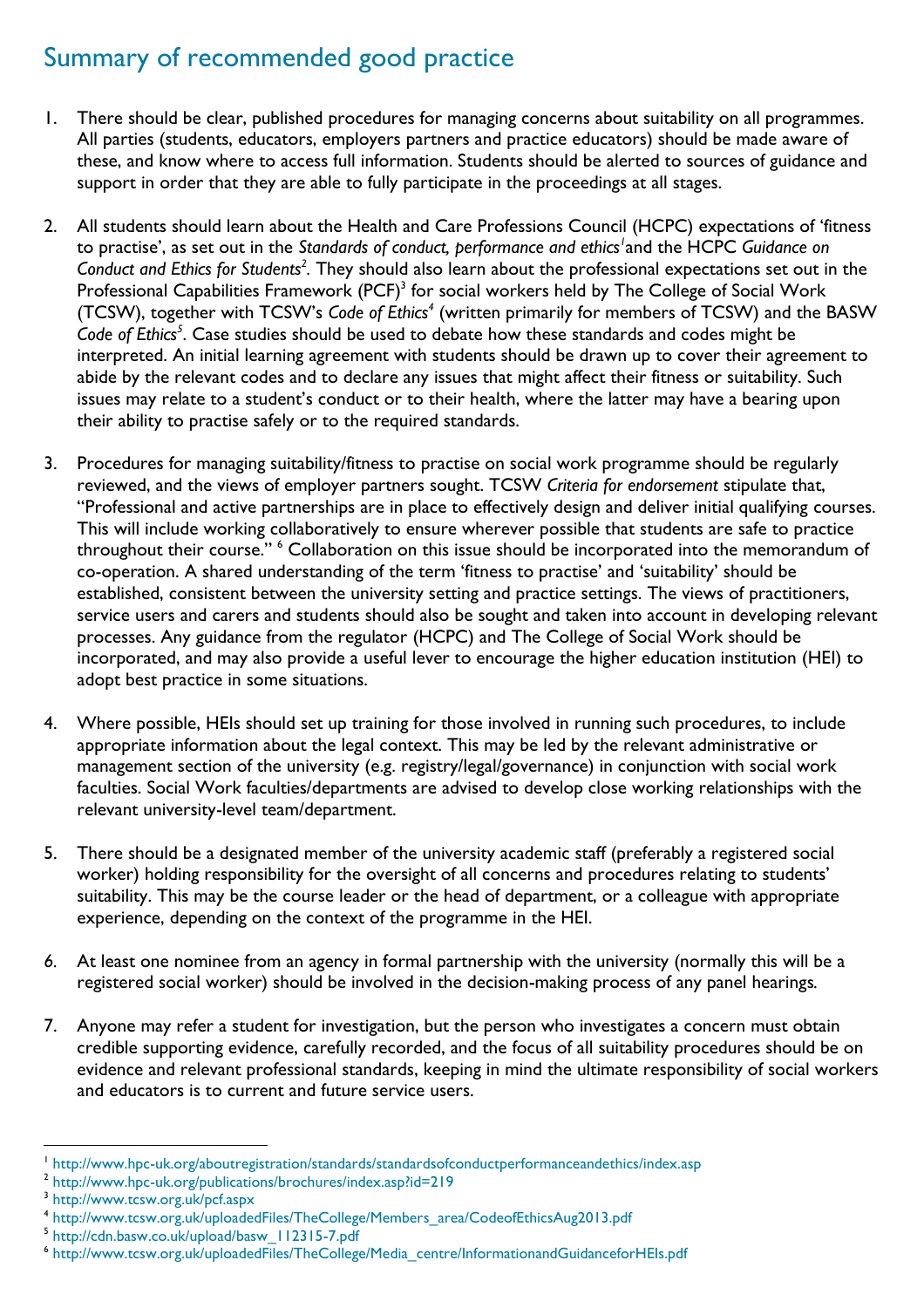- 8. Any student whose suitability is being investigated should have access to representation and support. However, representation should not extend to the representative, rather than the student, responding to direct questions in respect of their conduct or related issues. The main function of any representative is to ensure full and informed participation in the processes. There should be a clear articulation of possible outcomes for students. When a student is subject to suitability proceedings, clear statements should be made regarding their status on the programme. This may include, for example, that they are suspended (without prejudice) from the programme in full until the outcome is known or that they are suspended from placement where concerns are about current risk. Alternatively, they may be asked to 'pause' their placement work without prejudice to the final outcome.
- 9. There should be clear and explicit guidance about appeals.
- 10. TCSW *Criteria for endorsement* stipulate that, "Attention should be paid to the provision of 'exit' routes for those students who are unable to meet academic and/or professional requirements of the programme".<sup>7</sup> HEIs must ensure that there are appropriate exit routes and awards for students who choose not to complete the full award or for those who are deemed unsuitable for professional social work but who may have academic credits that can be recognised in an alternative award. Such awards must be clearly distinct from social work in their title and award criteria.

l

<sup>&</sup>lt;sup>7</sup> [http://www.tcsw.org.uk/uploadedFiles/TheCollege/Media\\_centre/InformationandGuidanceforHEIs.pdf](http://www.tcsw.org.uk/uploadedFiles/TheCollege/Media_centre/InformationandGuidanceforHEIs.pdf)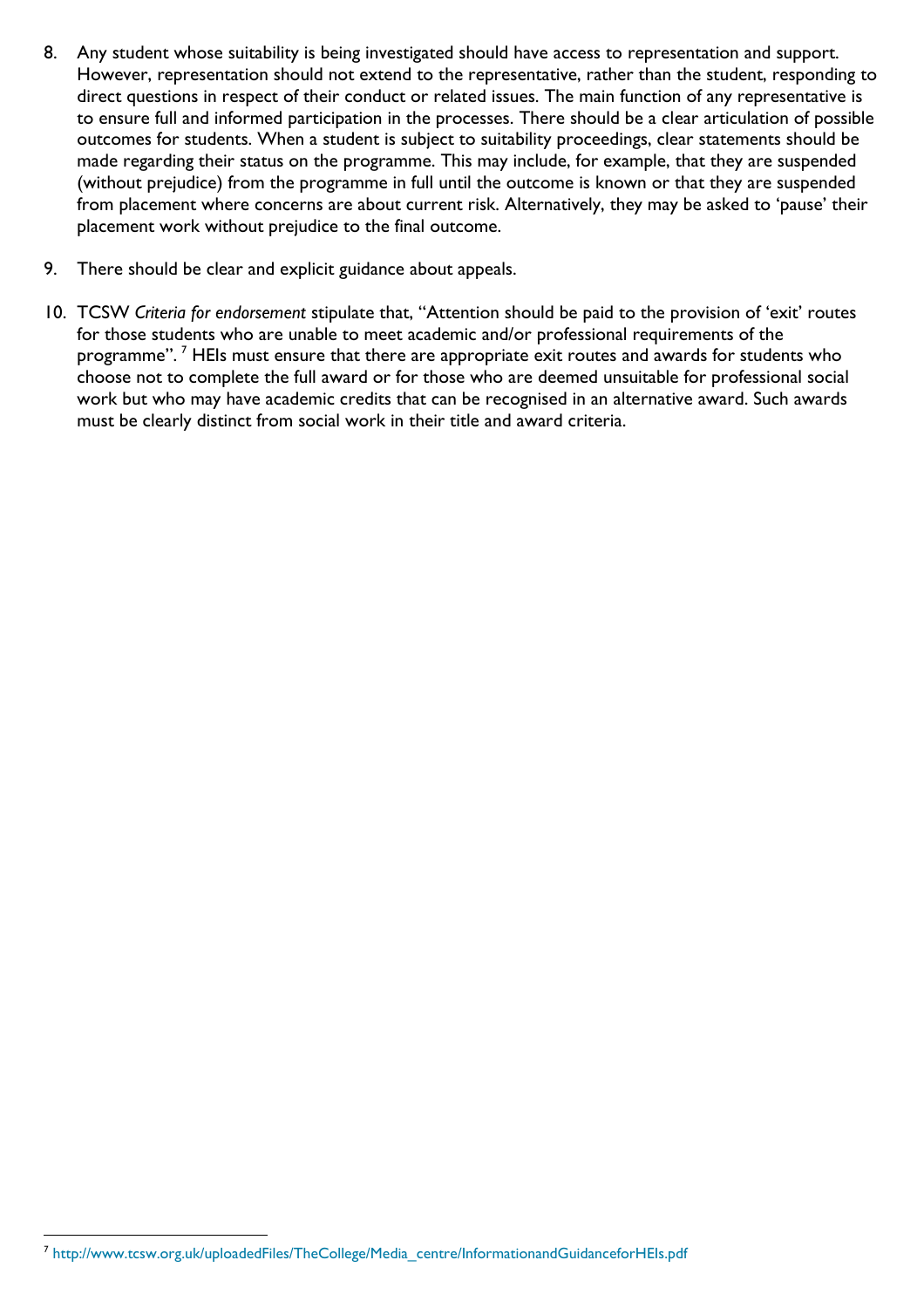### <span id="page-6-0"></span>**1. Introduction**

This document provides guidance and information about processes undertaken by higher education institutions (HEIs) and their partners to ensure the suitability of students entering, and while on qualifying programmes, leading to determination of their fitness to practise at the point of qualification, when they apply to register with the Health and Care Professions Council (HCPC) in England. This guidance has been developed under the auspices of the Higher Education Academy (HEA) in collaboration with The College of Social Work (TCSW) and the Joint University Council Social Work Education Committee (JUC-SWEC). The working group comprised academic staff from HEIs providing social work programmes, practitioners and representatives of both bodies. The HCPC has commented on the draft to ensure the accuracy of its position. A full list of contributors can be found on page four. The guidance replaces that published in 2007 by JUC-SWEC and the previous regulator, the General Social Care Council (GSCC.) Revision of this guide may be needed in the future to reflect any changes in requirements by the HCPC as regulator, by TCSW as the professional body concerned with the endorsement of qualifying social work programmes, or in the light of changing legislation and/or case experience.

Consideration of issues about students' suitability and their ultimate fitness to practise must be considered throughout their journey through the programme. At the admissions stage, programmes will concentrate on the overall suitability of applicants, encompassing a wide range of issues, from academic readiness, to communication skills, to understanding of the nature of social work (see for example TCSW's entry criteria using the  $PCF^8$ ). They will take into account any history of actions or behaviours that might be deemed problematic. At this stage, any concerns will need to be balanced with a judgement about the ability of candidates to learn and develop further in these areas. Prior to entry, applicants are required to disclose any conduct or health issues that may affect their ability to practise safely. They are also invited to discuss any health or disability issues in order that appropriate support can be offered.

Once on the programme, programme staff will need to identify and respond to referrals (from other students, practice colleagues and service users) about incidents or problematic behaviours that call into question a student's suitability for professional practice. The assessment threshold that TCSW require programmes to incorporate prior to the student's first placement – the "*Assessment of readiness for direct practice*" 9 – offers a formal intermediate point at which suitability issues may be proactively assessed, prior to the first placement. All HEIs will need to have in place appropriate procedures to investigate any issues that occur relating to students on the course, while attending university, on placement or in their personal lives such that their suitability and ultimately their fitness to practise is brought into question. These issues are covered in sections six and nine.

This guidance does not cover issues arising in relation to fitness to practise for social workers who are students on post-qualifying programmes for continuing professional development.

### <span id="page-6-1"></span>**2. The importance of determining suitability and fitness to practise**

Social work is a profession that entails contact with the most disadvantaged people in society, who are themselves vulnerable or are in a vulnerable position, and social workers often practise in situations where there are high levels of risk to people who use services, their carers, members of the public and other professionals. Qualified practitioners are expected to adhere to high standards of professional practice and behaviour, as set out in the HCPC *Standards of conduct, performance and ethics*<sup>10</sup> and the HCPC *Standards of proficiency for social workers in England<sup>11</sup>*. They will be held to account by the HCPC should their conduct or performance be reported as unsatisfactory. The professional bodies also make clear their own expectations:

 $\overline{a}$ 8

[http://www.tcsw.org.uk/uploadedFiles/TheCollege/\\_CollegeLibrary/Reform\\_resources/RecommendationsSelectionStudents\(edref2\).p](http://www.tcsw.org.uk/uploadedFiles/TheCollege/_CollegeLibrary/Reform_resources/RecommendationsSelectionStudents(edref2).pdf) [df](http://www.tcsw.org.uk/uploadedFiles/TheCollege/_CollegeLibrary/Reform_resources/RecommendationsSelectionStudents(edref2).pdf)

<sup>9</sup> [http://www.tcsw.org.uk/uploadedFiles/TheCollege/\\_CollegeLibrary/Reform\\_resources/DevelopingSkillsReadiness\(edref10\).pdf](http://www.tcsw.org.uk/uploadedFiles/TheCollege/_CollegeLibrary/Reform_resources/DevelopingSkillsReadiness(edref10).pdf)

<sup>10</sup> <http://www.hpc-uk.org/aboutregistration/standards/standardsofconductperformanceandethics/index.asp>

<sup>11</sup> <http://www.hpc-uk.org/publications/standards/index.asp?id=569>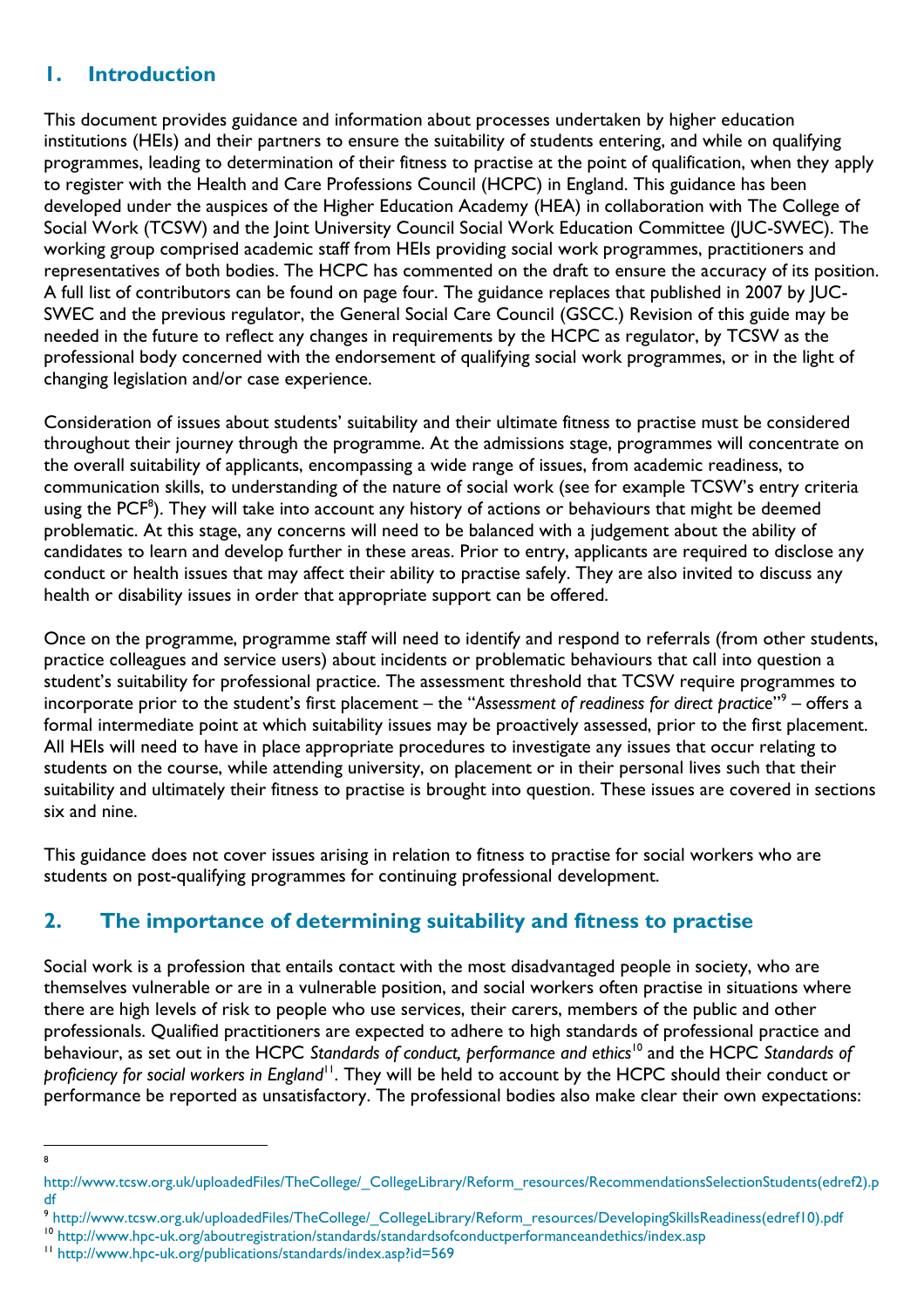TCSW through the *Professional Capabilities Framework*<sup>12</sup> and *Code of Ethics*<sup>13</sup>, and the British Association of Social Workers' *Code of Ethics*<sup>14</sup> .

During their professional education and training programmes, social work students will also be working with vulnerable people, albeit usually in more supervised and supported situations. They must, therefore, both understand the need for and meet high standards of conduct. While they are, by definition, learning to be social workers, and within reason should be able to learn from their mistakes, from time to time issues may arise which call into question the students' suitability for social work, and whether they would be able to meet the HCPC criteria of fitness to practise a the end of their course. Such issues must be addressed by the programme provider using procedures that are clearly set out, documented and robust, but which are also fair to the student. All students must, from before the point of entry, understand the professional nature of the programme on which they are studying, and so that, ultimately, people who use services and their carers are protected from people who are not able to maintain high standards. The reputation and integrity of the social work profession is also at stake; case law<sup>15</sup> shows that this is a significant regulatory concern. In this respect universities and their partners are acting as the initial gatekeepers to the profession. The HEI has duties both in terms of public protection, and to the profession itself.

While many social work students will at some point experience episodes of ill health, or may have a disability, this may not be a problem in terms of 'fitness to practise' provided that the student is able to manage their condition appropriately. This may range from seeking appropriate support or treatment, to not attempting to continue their studies (particularly while on placement) if they are unwell, particularly if they may be putting themselves or others at risk due to their condition. The HEI and placement providers have duties under equality legislation to consider reasonable adjustments for disclosed disabilities (see especially s20 and ss91–92 and Schedule 13, Equality Act 2010<sup>16</sup>) and where these are agreed, they should be reviewed on a regular basis to ensure ongoing appropriateness and effectiveness in the light of changing needs and/or changing role expectations. HEIs may wish to use placement agreement meetings and paperwork and then, midway, review processes to consider and record discussions about reasonable adjustments. In deciding upon reasonable adjustments, HEIs are advised to take into account sector guidance (e.g. Quality Assurance Agency (QAA) $^{\mathsf{I}7}$ and  $HCPC^{18}$ ).

While this guidance, together with the various codes of conduct and ethics, provides a useful framework against which decisions about suitability or fitness to practise are made, it should be recognised that such decisions are often complex; each individual case should be properly considered in the context of its particular circumstances. In effect, ethical judgments have to be made by the staff involved, and these may require careful interpretation of any 'rules' or expectations, taking into account the context of any problematic actions and/or any emergent pattern of behaviour. For all parties, such investigations are likely to be stressful. Any member of staff involved with such procedures has to balance consideration of widening access principles and a belief in students' ability to change, with the need to select and retain only those able to become safe practitioners. High standards of practice are required to manage the procedures properly, documenting appropriately all stages, while providing an appropriate level of support to the student and any practice educator, service user, student witnesses or staff member involved.

### <span id="page-7-0"></span>**3. Terminology**

 $\overline{a}$ 

The terms 'suitability' and 'fitness to practise' are both used to describe the attributes that student social workers should have, and/or the procedures used to respond to issues that call into question the student's ability to meet expected standards. Both terms have been used to describe this, either in terms of actions or

<sup>12</sup> <https://www.tcsw.org.uk/ProfessionalCapabilitiesFramework/>

<sup>13</sup> [https://www.tcsw.org.uk/uploadedFiles/TheCollege/Members\\_area/CodeofEthicsAug2013.pdf](https://www.tcsw.org.uk/uploadedFiles/TheCollege/Members_area/CodeofEthicsAug2013.pdf)

<sup>14</sup> [http://cdn.basw.co.uk/upload/basw\\_112315-7.pdf](http://cdn.basw.co.uk/upload/basw_112315-7.pdf)

<sup>&</sup>lt;sup>15</sup> See for example Bolton v Law Society [1994] 1 WLR 512 and Gupta v General Medical Council [2002] 1 WLR 1681 <sup>16</sup>See details at: <http://www.legislation.gov.uk/ukpga/2010/15/section/20>

<sup>17</sup> <http://www.qaa.ac.uk/Publications/InformationAndGuidance/Documents/Quality-Code-Chapter-B4.pdf>

<http://www.qaa.ac.uk/publications/informationAndGuidance/Documents/Section3Disabilities2010.pdf>

<sup>18</sup> <http://www.hcpc-uk.org/publications/index.asp?id=111#publicationSearchResults>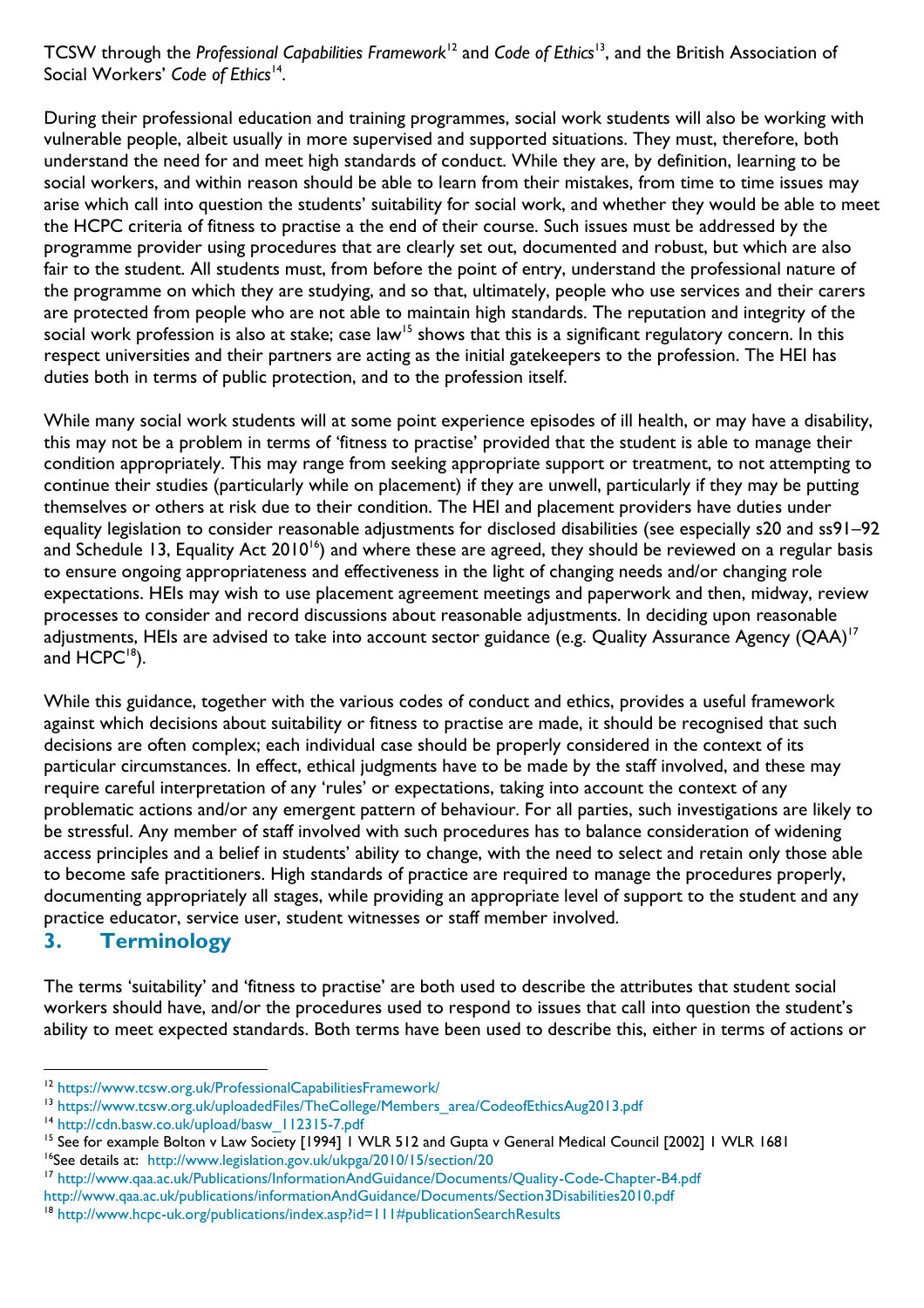behaviours ('misconduct'), or as a character trait ('unsuitable people'). The latter might for example encompass repeated acts, of a minor nature in themselves, but which might indicate a lack of honesty or trustworthiness of the individual concerned.

The HCPC defines fitness to practise in the following way: "When we say someone is 'fit to practise', we mean that they have the skills, knowledge, character and health to practise their profession safely and effectively"<sup>19</sup>, so this is the 'end product' to which all social work students and programmes are aiming by the point of qualification.

In this document we will largely use the term 'suitability' to cover the issues which are dealt with in relation to students prior to entry and during their time on the programme, and 'fitness to practise' as the end point that must be achieved by qualifying social workers. The use of the term 'suitability' in relation to social work students also enables us to take into account of a student's journey through a programme, their potential to achieve the expected outcomes, and their capacity for change, and insight – students may be 'unready' to qualify or meet expectations, rather than 'unsuitable'.

However, we recognise that different use of the terms may occur within HEIs, especially where there are common procedures for other professions (medicine, nursing, psychology or teaching for example that may use other terms (e.g. 'fitness to practise panels').

While the HCPC codes, the PCF and the codes of ethics published by TCSW and BASW all provide clear pointers to what might be deemed 'suitable' in a social work student, in practice it may be the *inappropriate* behaviour actions of students that call into question their suitability. In Appendix D of this guidance some examples are given of issues that have arisen for students that social work programmes have managed through their 'suitability' procedures.

In addition, all procedures have to take into account the extent to which the impact of a student's ill health or disability may mean that they are temporarily (or permanently) unable to meet some of the expected standards. Students must be made aware of their responsibility to inform the university if they believe their health may affect their ability to practise safely and effectively. In line with HCPC guidance, "as long as the condition or disability is managed appropriately, and the applicant or registrant has insight and understanding into their condition"<sup>20</sup>, they would not be deemed unfit to practise. While universities and their employer partners have a duty under the equalities legislation to ensure that "reasonable adjustments" are made to ensure that students with an impairment are able to study, there may be some illnesses or disabilities that would make it very difficult for a student to meet the regulator's expected standards even with support and adjustments but, more commonly, it is when students fail to manage their condition that difficulties arise. The HCPC publish "A disabled person's guide to becoming a health professional"<sup>21</sup> (currently being revised) and also Guidance on health and character<sup>22</sup> that sets out the processes they use to assess the health and character of people who apply to, or who are on, their register.

It should be recognised by all concerned that a student's 'suitability' is not fixed and may be subject to change during their social work programme (just as 'fitness to practise' in professional life may also change over time). Students who were clearly suitable at the point of entry to the programme may later encounter life crises, or react to issues in the course of the learning in a way that raises concerns; such incidents may be resolved quickly or over time (e.g. through a temporary suspension of studies) after which they are ready to return.

### <span id="page-8-0"></span>**4. The responsibilities of different parties**

Students, university staff, practice educators and employers all have responsibilities in terms of managing suitability and fitness to practise issues.

l

<sup>19</sup> http://www.hcpc-uk.org.uk/complaints/fitnesstopractise/

<sup>20</sup> http://www.hcpc-uk.org/aboutregistration/healthanddisability/

<sup>21</sup> <http://www.hpc-uk.org/publications/index.asp?id=111#publicationSearchResults>

<sup>22</sup> <http://www.hpc-uk.org/publications/brochures/index.asp?id=220>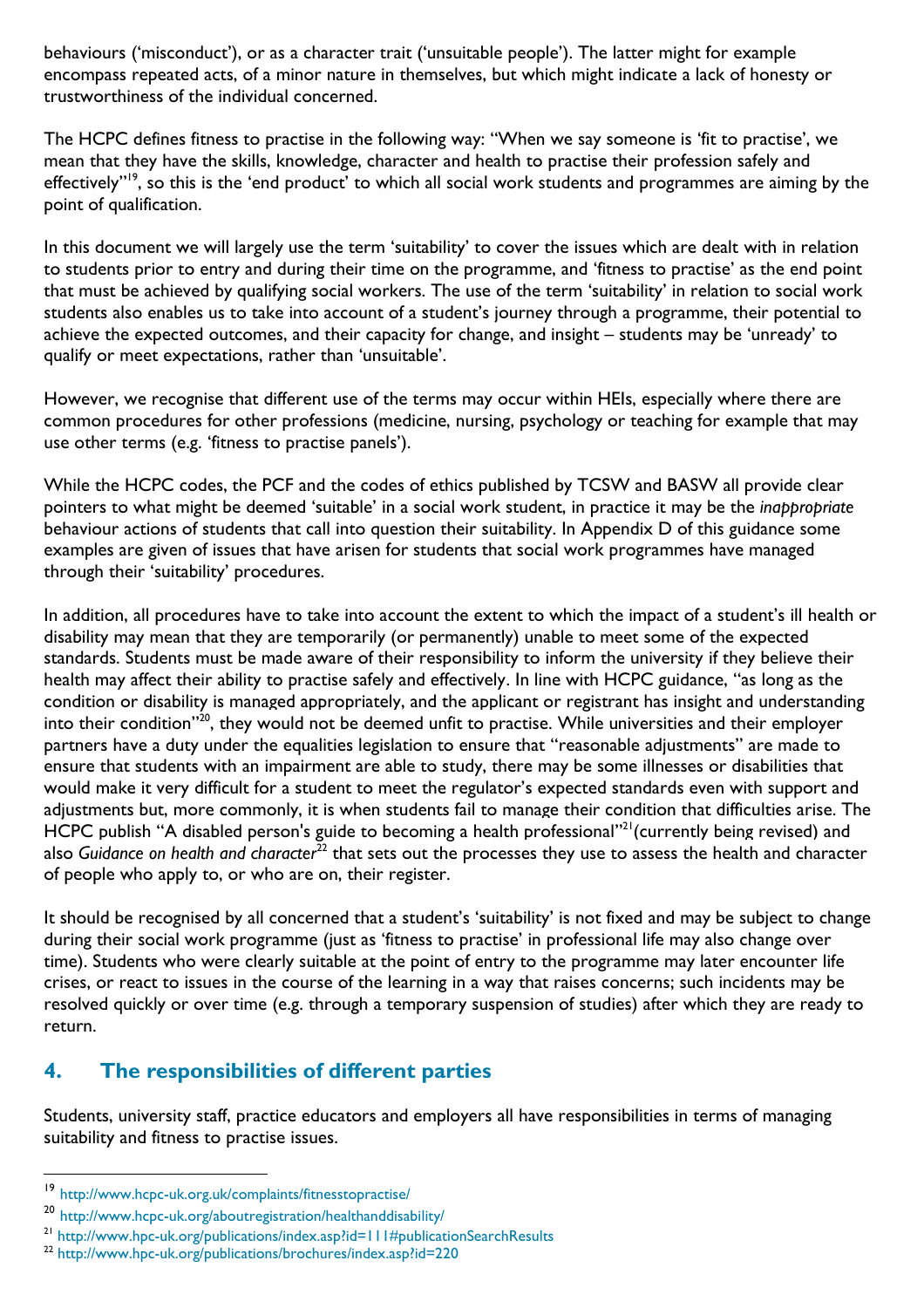#### <span id="page-9-0"></span>**Students**

All students need to recognise their responsibilities and the expectations placed upon them given their aspiration to qualify as a social worker. This starts with the pro formas that universities usually require students to complete once they are offered a place, through which they must declare issues that may be of concern (e.g. criminal conviction, health conditions that may impact on their studies). Many universities also require students to sign a form annually to confirm and accept adherence to the HCPC Standards of performance, conduct and ethics, and a commitment to update their Disclosure and Barring Service (DBS) status if this changes

Students should think carefully about their behaviour on the course (e.g. attendance, behaviour in groups, academic integrity) and their behaviour on placement (following professional guidance, and seeking further guidance where needed). They must be aware that some behaviour or actions in the home, socially, in other paid employment or in their use of social media might adversely impact on their standing as prospective social workers. They will also need to consider the extent to which they take responsibility for reporting behaviours or incidents about other students, should they think these might put users and carers or the integrity of the profession at risk. The HCPC *Guidance on conduct and ethics for students* (based on the *Standards of conduct,*  performance and ethics for registered social workers) provides a good overview of student responsibilities<sup>23</sup>.

Students should be aware of their responsibility to inform the university if they believe their health may affect their ability to practise safely and effectively. This may mean that different arrangements are made to continue on the course, particularly if the student is on, or soon due to start a practice placement. In line with HCPC guidance, as long as a health condition or disability is managed appropriately, and the applicant or registrant has insight and understanding into their condition, they would not be deemed unfit to practise. For further information students should refer to the HCPC *Guidance on health and character<sup>24</sup> .*

All universities will publish their internal procedures for managing concerns about suitability or fitness to practise, and students should familiarise themselves with these. They should also know that such procedures should be set up so that students are entitled to a fair hearing, including a right to appeal. In some cases students may also be able to contact the Office of the Independent Adjudicator<sup>25</sup> (OIA, the independent body set up to respond to complaints from students at HEIs in England and Wales) should internal procedures be completed but the student remains dissatisfied.

### <span id="page-9-1"></span>**The HEI**

The university, as the education provider approved by the HCPC, holds the responsibility to manage suitability and fitness to practise issues. Their duties are set out below. Such procedures sit alongside their general procedures for managing student disciplinary issues, and their established regulations for assessment. Balanced with these duties the HEI also holds a duty of care towards students, and must meet the legislative requirements of the Equality Act 2010. Setting up and operating fair yet robust suitability/fitness to practise procedures will entail taking into account, and sometimes balancing, the different duties of the HEI, and ensuring wherever possible a good fit with university regulations, or where necessary, applying for and securing derogation or appropriate amendments. This is discussed further in section six.

#### <span id="page-9-2"></span>**Employer partners**

Social work agencies that are linked to the HEI programme may become involved with suitability/fitness to practise issues in a number of ways. Most HEIs will discuss with their partners (as part of their Memorandum of co-operation) the best arrangements for such procedures. In many partnerships, employers will be asked to play an active part in the processes for managing concerns about students. Additionally, if an incident occurs while student is on placement, this may bring into play the employer's own disciplinary procedures. In such cases, parties should liaise to ensure that there is no double jeopardy or unfairness in the use of two processes and that the distinct areas of focus and responsibility are clear.

 $\overline{a}$ 

<sup>23</sup> <http://www.hpc-uk.org/publications/brochures/index.asp?id=219>

<sup>24</sup> <http://www.hpc-uk.org/publications/brochures/index.asp?id=220>

<sup>25</sup> <http://www.oiahe.org.uk/>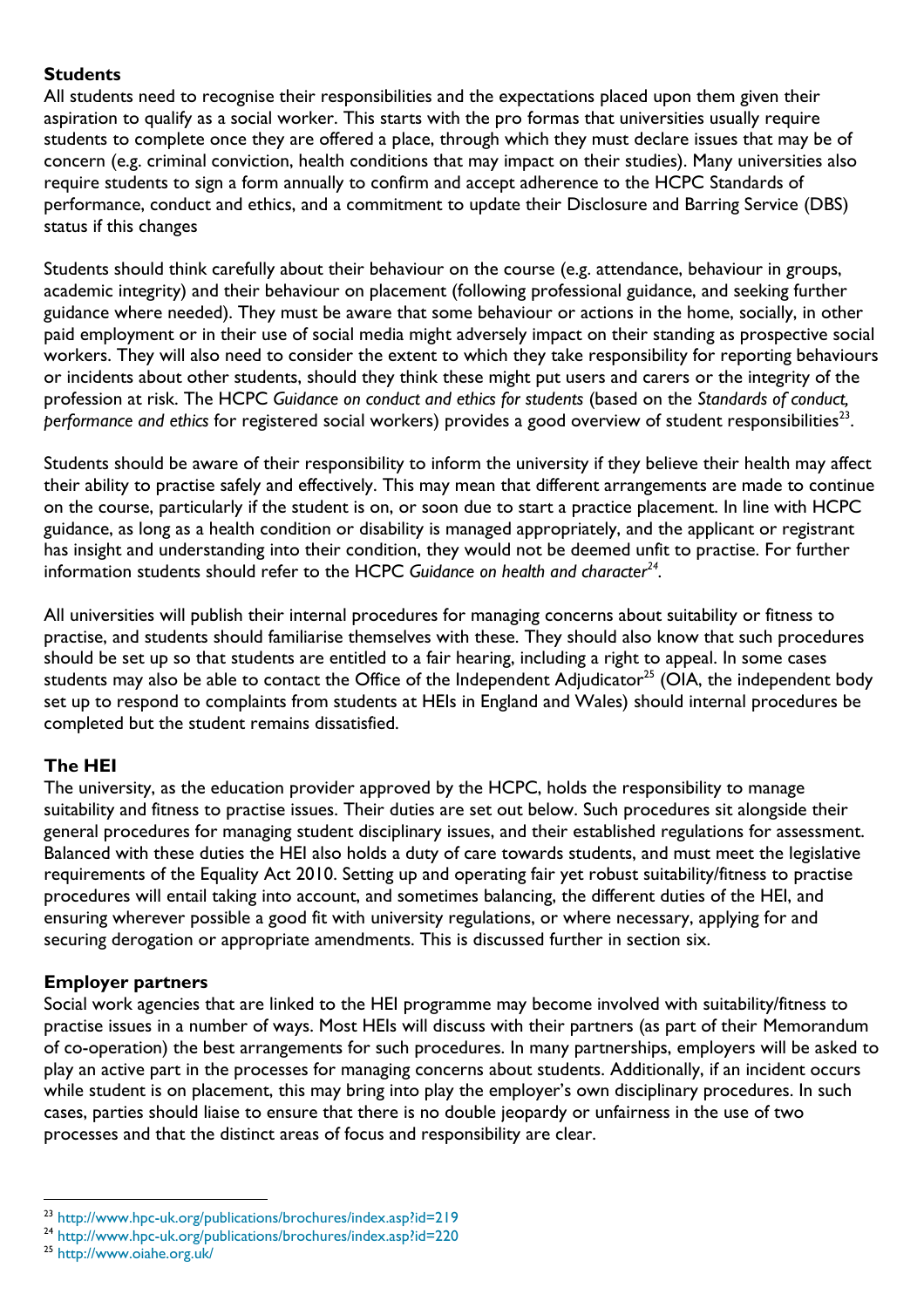#### <span id="page-10-0"></span>**Practice educators**

If incidents occur while a student is on placement that call into question the student's suitability/fitness to practise, the practice educator will usually be centrally involved in reporting – and possibly contributing to the investigation of – the issues. It may be a specific incident, or a series of events that are of concern. It is essential that the practice educator keeps a clear record of concerns, and any actions taken to address these (including those through normal channels of supervision). Any evidence that may indicate a student's lack of suitability should be highlighted and carefully evaluated.

In the first instance, such concerns will be handled through the procedures the university has set up to manage assessment issues (e.g. tutor or placement co-ordinator as first point of contact). Occasionally something very serious may occur that requires immediate action and the practice educator may wish to recommend suspension of studies while the matter is investigated. At the end of a placement, there may be times when a practice educator is so concerned about a student's behaviour and performance that they wish to recommend that a repeat placement is not offered, and referral to the programme's suitability/fitness to practise procedure and/or termination of training (in addition to a recommendation that the student does not pass the placement). Such recommendations are then made/endorsed by the practice assessment panel (or similar body) and formally ratified or amended by the relevant examination board, subject to university regulations. A robust evidence base will be needed if a repeat placement is not to be offered, so the practice educator must bear this in mind when recording concerns. In many universities, *non-repeats* cannot be agreed unless suitability processes have been followed to their conclusion and the student has been found unsuitable for social work training.

### <span id="page-10-1"></span>**5. The professional and regulatory context for managing student suitability and 'fitness to practise'**

The HCPC took over the regulation of social workers and social work education in 2011. A decision was made not to register students while they were on social work programmes, since the HCPC consider the most effective means of assuring the fitness to practise of social work students in England is through the *Standards of education and training* (SETs) and the approval of education and training programmes. The sections of the HCPC SETs most pertinent to this are:

- *3.16 There must be a process in place throughout the programme for dealing with concerns about students' profession-related conduct.*
- *4.5 The curriculum must make sure that students understand the implications of the HPC's standards of conduct, performance and ethics.*
- *6.5 The measurement of student performance must be objective and ensure fitness to practise.*

Additionally many of the SETs relating to admissions specify criminal conviction checks, health requirements, and professional entry standards. Professional entry standards here refer to TCSW standards.

Thus, the approval process from the HCPC should ensure that an appropriate process for considering suitability is in place such that, at the point of successfully completing their programmes, qualifying social workers meet the criteria set out in the *Standards of proficiency for Social Workers in England*, and recognise their obligations in respect of the *Standards of conduct, performance and ethics*. This guidance is intended to support universities in their arrangements for undertaking this duty.

The HCPC set up a transitional '*Social work student suitability scheme in England* ' <sup>26</sup> to provide a mechanism for dealing with concerns about students while the HCPC assess social work programmes against the SETs. The scheme can only be accessed by social work programmes that are transitionally approved and have not yet completed the full HCPC approval process. Social work programmes that have successfully completed the approval process are no longer eligible to access the scheme. The scheme which will run until all programmes have completed the HCPC approval process in 2015 enables the regulator to:

l

<sup>26</sup> <http://www.hpc-uk.org/education/studentsuitability/>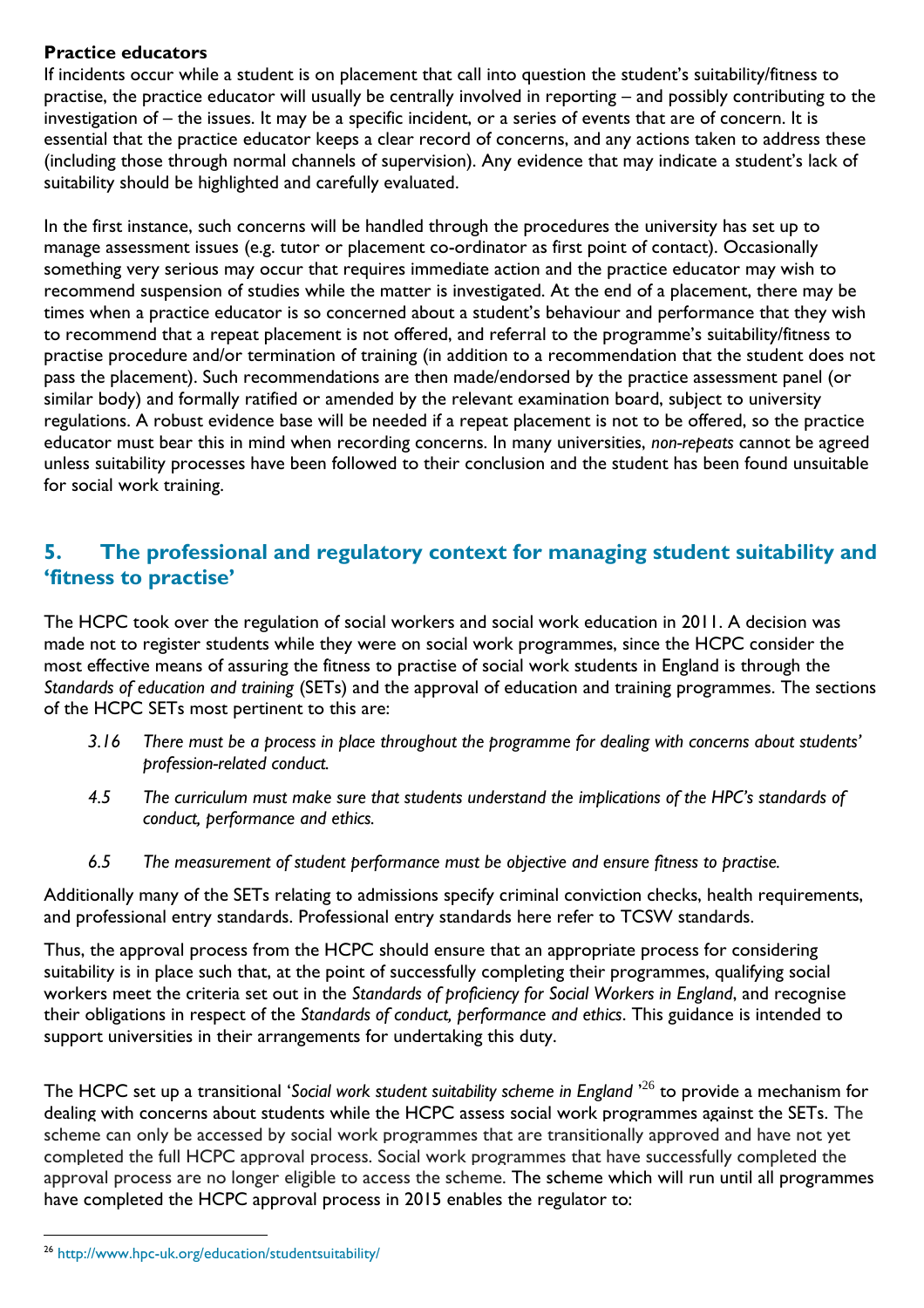- provide an opinion, in exceptional circumstances, to a social work education provider on whether an applicant is of suitable character to be admitted to a programme;
- investigate where they consider that the education provider has failed to deal with a credible complaint about a student appropriately;
- consider the outcomes of an education provider's fitness to practise procedures to determine whether a student should be prohibited from a programme;
- maintain a record of students who are not permitted to participate in a social work programme in England; and
- manage open cases concerning individuals applying to be on the student register maintained by the GSCC and those individuals who are on the GSCC student register.

#### *TCSW*

In their arrangements for endorsement of social work qualifying programmes in England<sup>27</sup> TCSW refer to issues of student suitability for both admissions and the assessment of readiness for direct practice. For admissions there is a criterion that:

Admission and selection procedures are carried out in accordance with the Guidelines on calibre of entrants (selection, *[admissions and suitability\)](http://www.collegeofsocialwork.org/uploadedFiles/TheCollege/_CollegeLibrary/Reform_resources/RecommendationsSelectionStudents(edref2).pdf)<sup>28</sup> held by The College of Social Work.*

These guidelines state that:

*HEI's must ensure that they have in place fair and robust processes for dealing with the evaluation of sensitive information on CRB (sic)<sup>29</sup> and health disclosures, and processes for making decisions regarding suitability with reference to and in line with HPC<sup>30</sup> (sic) Guidance on conduct and ethics for students and Guidance on health and character. <sup>31</sup>*

In relation to health issues they state that:

*Decisions about what is 'satisfactory' in relation to individual applicants should be agreed by HEIs and placement providers with reference to and in line with HCPC Guidance on health and character<sup>32</sup>* .

In relation to criminal records they state that:

*Decisions about what is 'satisfactory' in relation to individual applicants should be agreed jointly by the HEI and placement providers with reference to and in line with HPC Guidance on conduct, and ethics for students and Guidance on health and character.<sup>33</sup>*

There are also expectations for an assessment of "readiness for direct practice", to take place prior to the first placement. This

*should be assessed through a structured process whereby students demonstrate their communication skills and ability to engage safely and effectively with service users.* <sup>34</sup>

 $\overline{a}$ 

<sup>27</sup>[http://www.tcsw.org.uk/uploadedFiles/TheCollege/Media\\_centre/InformationandGuidanceforHEIs.pdf](http://www.tcsw.org.uk/uploadedFiles/TheCollege/Media_centre/InformationandGuidanceforHEIs.pdf)

<sup>28</sup>[http://www.tcsw.org.uk/uploadedFiles/TheCollege/\\_CollegeLibrary/Reform\\_resources/RecommendationsSelectionStudents\(edref2\)](http://www.tcsw.org.uk/uploadedFiles/TheCollege/_CollegeLibrary/Reform_resources/RecommendationsSelectionStudents(edref2).pdf) [.pdf](http://www.tcsw.org.uk/uploadedFiles/TheCollege/_CollegeLibrary/Reform_resources/RecommendationsSelectionStudents(edref2).pdf)

 $^{29}$  NB since publication of this report, DBS has replaced Criminal Records Bureau (CRB)

<sup>&</sup>lt;sup>30</sup> Now HCPC

<sup>31</sup> [http://www.swapbox.ac.uk/1133/1/Admission%2520to%2520SW\\_Dec2011\\_final%2520doc\[1\].pdf](http://www.swapbox.ac.uk/1133/1/Admission%2520to%2520SW_Dec2011_final%2520doc%5b1%5d.pdf) page 23

<sup>32</sup>[http://www.tcsw.org.uk/uploadedFiles/TheCollege/\\_CollegeLibrary/Reform\\_resources/RecommendationsSelectionStudents\(edref2\)](http://www.tcsw.org.uk/uploadedFiles/TheCollege/_CollegeLibrary/Reform_resources/RecommendationsSelectionStudents(edref2).pdf) [.pdf](http://www.tcsw.org.uk/uploadedFiles/TheCollege/_CollegeLibrary/Reform_resources/RecommendationsSelectionStudents(edref2).pdf) page 5

<sup>33&</sup>lt;br>[http://www.tcsw.org.uk/uploadedFiles/TheCollege/\\_CollegeLibrary/Reform\\_resources/RecommendationsSelectionStudents\(edref2\)](http://www.tcsw.org.uk/uploadedFiles/TheCollege/_CollegeLibrary/Reform_resources/RecommendationsSelectionStudents(edref2).pdf) [.pdf](http://www.tcsw.org.uk/uploadedFiles/TheCollege/_CollegeLibrary/Reform_resources/RecommendationsSelectionStudents(edref2).pdf) page 4

<sup>34</sup> [http://www.tcsw.org.uk/uploadedFiles/TheCollege/\\_CollegeLibrary/Reform\\_resources/DevelopingSkillsReadiness\(edref10\).pdf](http://www.tcsw.org.uk/uploadedFiles/TheCollege/_CollegeLibrary/Reform_resources/DevelopingSkillsReadiness(edref10).pdf)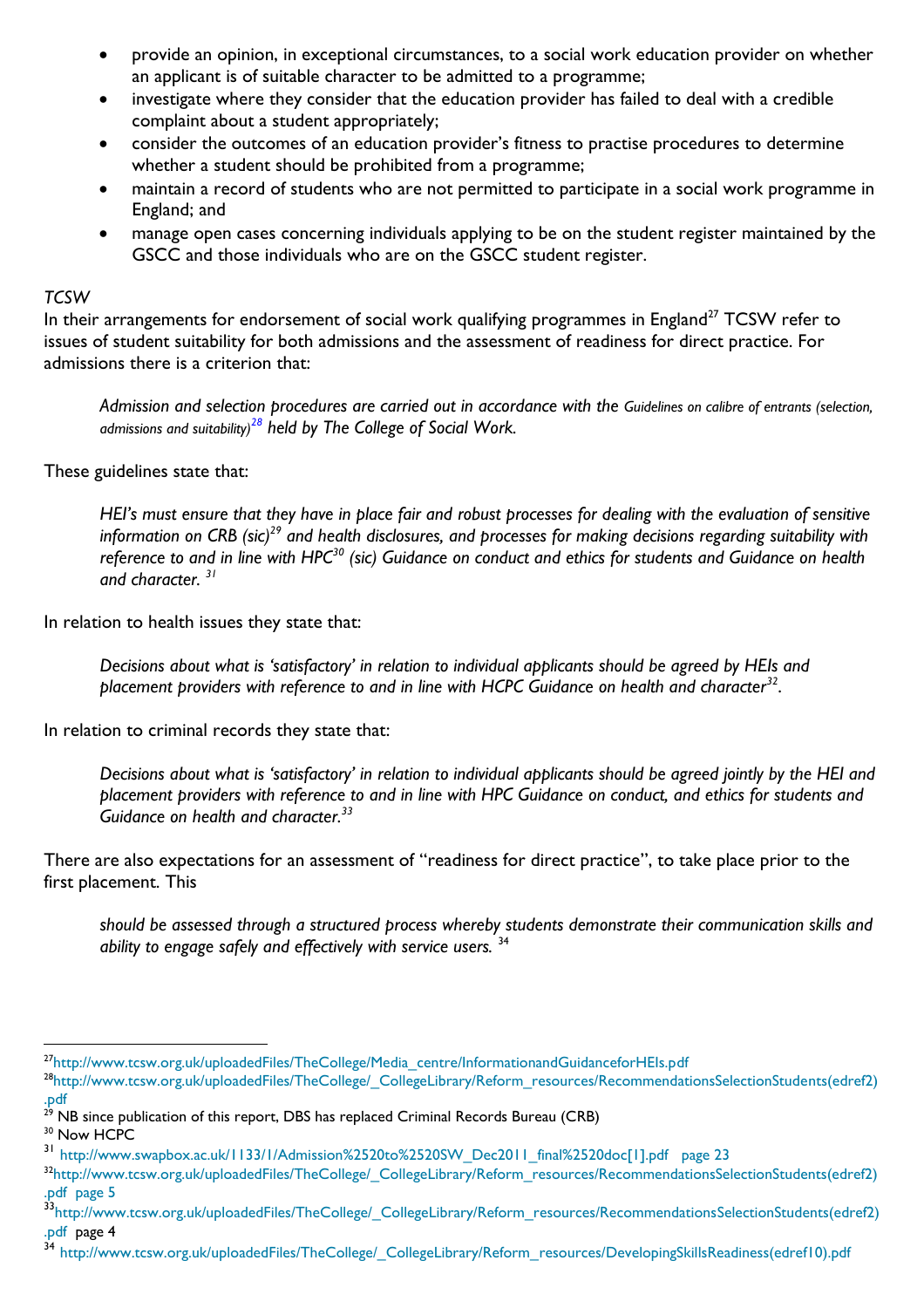Finally, TCSW's criteria for assessment, using the Professional Capabilities Framework, specify many aspects of professional behaviour that students are expected to demonstrate at relevant stages through their education and training.

# <span id="page-12-0"></span>**6. The HEI context for managing suitability procedures**

As a condition of HCPC approval, all universities approved to provide social work qualifying programmes must have in place provide for managing issues about student suitability for social work, such that their eventual registration with the HCPC as 'fit to practise' may take place.

Each university makes its own arrangements for such procedures. These may be separated into arrangements relating to the selection of students onto the programme on the one hand, and dealing with any issues that occur for students once they are on the programme on the other, although in some HEIs the same personnel and procedures are used for both (see Section 9). In universities where there are other professional programmes (e.g. nursing, medicine, psychology and teaching) with similar requirements for suitability or fitness to practise procedures, such processes and panels may be set up under shared faculty or inter-faculty arrangements, rather than being specific to social work. This can bring advantages in terms of expertise being shared on a university-wide basis across professions, but there may be disadvantages in losing the social work specific focus. In some institutions, such procedures may be managed through human resources/personnel departments. However, it is essential that the procedures established have appropriate professional social work input, including input from registered social workers external to the university social work staff, although of course the formal responsibility for the process and outcome is that of the specific HEI.

Procedures for managing issues about student's suitability sit alongside university regulations for assessment, procedures for managing student disciplinary issues, and procedures for managing student ill health (called in some HEIs 'fitness to study' or similar). This may mean that at times a student's progress is being considered under more than one procedure. For example, a student may be involved in university-wide student discipline processes and/or criminal investigations, and the same concerns may have triggered the professional suitability process. On the other hand, during the course of a suitability investigation or hearing a student may instigate a complaint process or a Data Protection Act (DPA) subject access request. In such cases it is essential to maintain clarity about the respective roles and terms of reference of the different procedures, and about the respective timing and sequencing of decisions and processes. It may also be important to ensure that there is clear communication between relevant committees, or that a nominated member of staff from the social work team manages the lines of communication. In the case of alleged criminal activity it is usual to delay final panel hearings for suitability and disciplinary concerns until the outcome of the criminal investigation is known. That said, an outcome other than one proving guilt does not necessarily mean that there will be no further action under suitability processes given the different standards of proof within criminal and civil arenas.

Similarly, if a student's behaviour or actions on a practice placement trigger a disciplinary procedure in the agency, there will be a need to manage procedures, communications and appropriate information sharing.

Plagiarism is often considered as an academic offence to be dealt with through HEIs' academic misconduct procedures. However, there may be circumstances where the nature of the plagiarism calls into question the suitability of the student for professional practice. Such cases may involve questions about the student's honesty and integrity, and where these are thought to be in breach of the HCPC *Standards of conduct, performance and ethics* they should be dealt with through suitability proceedings, once a finding has been reached in respect of the alleged plagiarism.

There are other important connections to be made between appropriate behaviour as a student and appropriate behaviour as a professional, such as attendance and punctuality. While minor infringements of such expectations in the context of the university may lead to warnings, major infringements and/or repeated patterns of behaviour should lead to referral to suitability/fitness to practise processes and/or hearings. Student non-attendance may reflect a range of factors, from stress, ill health or disability, to family issues or a failure to engage with the programme. Non-attendance should be considered in terms of its extent, and whether or not there is a pattern. In some HEIs, non-attendance per se can be grounds for failing any module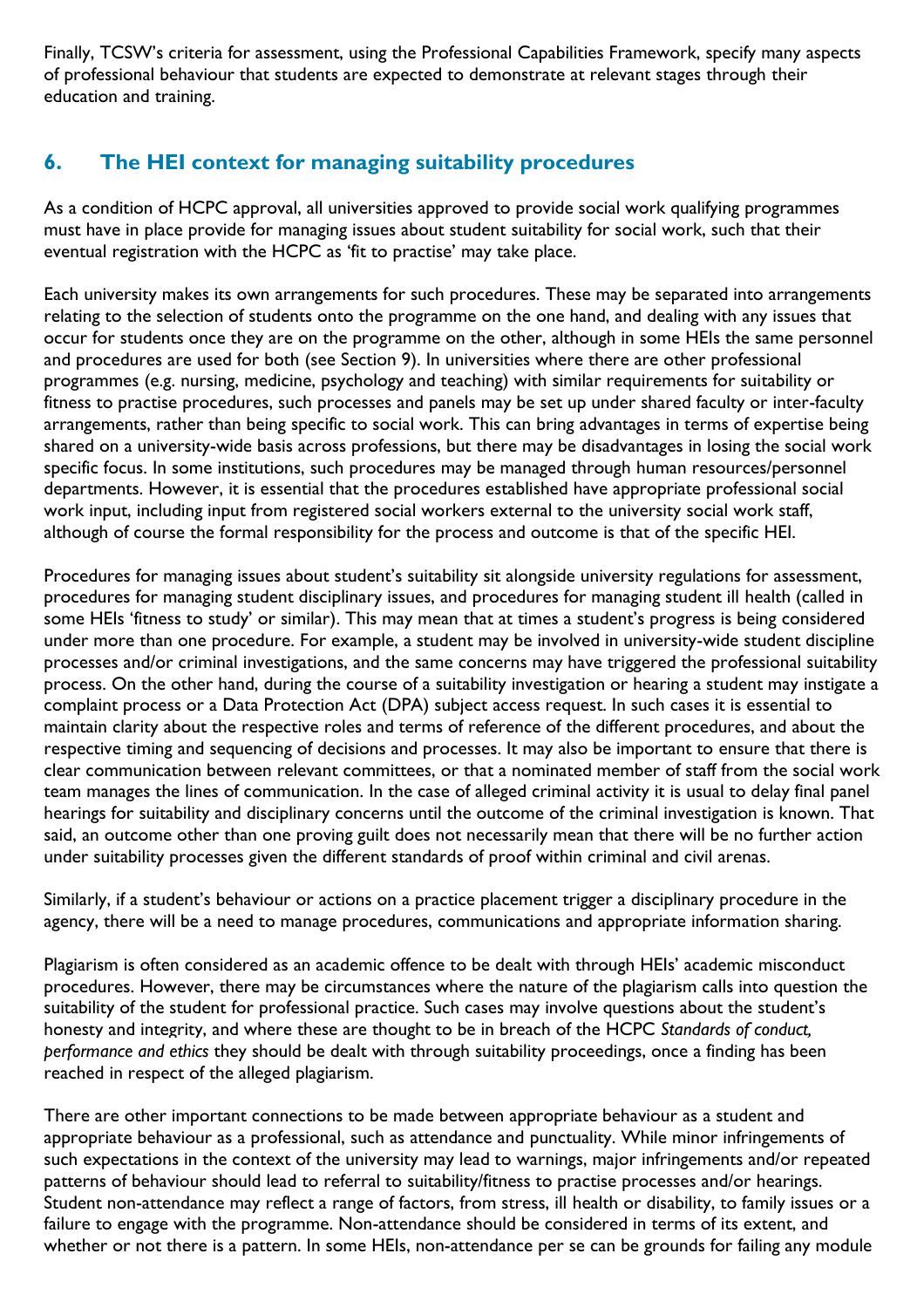(often set at 80%, or sometimes 70%), while others (a minority) have no specific attendance requirements (note the HCPC requirement for programmes to have explicit policies and procedures about attendance – SET 2.15<sup>35</sup>). Non-attendance may also lead to 'counselling out' to an appropriate 'exit route'. HEIs will wish to give careful consideration to pre-course and induction information to raise students' awareness of their responsibilities on professional courses, and the HEI expectations of such students.

In considering issues that have occurred in a student's private life, some difficult judgments may have to be made. Some events (e.g. gross misuse of social media, making discriminatory or abusive comments) may clearly trigger a suitability investigation, but in other situations it may be less clear whether or not the HEI should investigate (e.g. where the source of information is not reliable, or where the complainant withdraws from the process). There are issues here of civil liberties, and the extent to which universities should be in a position of surveillance over students, although this needs to be balanced with the duties and responsibilities we hold as members of a profession. HEIs will also need to consider – with care, and in line with their other policies and procedures – how to manage vulnerable witnesses as well as those who wish to report concerns anonymously.

It is important to remember that the HEI also holds a duty of care towards students, and must meet the legislative requirements of the Equality Act. This may impact on suitability procedures in relation to issues of ill health or disability, but may also be relevant if a student alleges that they have been subject to discrimination on the programme, including while on placement.

Finally, HEIs will also need to ensure that they are compliant with the requirements of The Data Protection Act (DPA) 1998 in relation to the personal and sensitive data they collect and the way in which this is processed and stored ([www.ico.gov.uk](http://www.ico.gov.uk/)). This may be particularly significant in terms of liaising with external agencies (e.g. placement providers). HEIs must ensure that their registration with the Information Commissioner is up-to-date and allows for information sharing with partner agencies and/or the HCPC in respect of suitability assessments prior to admission and also in respect of suitability investigations for registered students. This will usually require the consent of the student or applicant. All universities must ensure the appropriate recording, storage and destruction of personal and sensitive personal data relating to applicants and students in line with the DPA (and any subsequent amendments).

It is essential that all such procedures are managed appropriately and lawfully, drawing upon legal advice as required. Issues of consent to share can be particularly challenging where consent is refused. In such cases, HEIs will need to consider the lawfulness of sharing of data, especially where the content of relevant data falls into the 'sensitive personal data' category as defined in the DPA.

# <span id="page-13-0"></span>**7. Consideration of prospective students' suitability at admissions**

In conjunction with their partners (employers and service users and carers), HEIs are ultimately responsible for making decisions about the suitability of students to enrol on social work programmes. All programmes should specify the professional nature for the programme to prospective students, highlighting the ways in which this may affect them.

Assessing the suitability of applicants for social work training is a complex and multi-faceted activity. Programmes to be approved by the HCPC must show how they meet the requirements of the *Standards of education and training* (SETs):

- *2.2 The admissions procedures must apply selection and entry criteria, including evidence of a good command of reading, writing and spoken English<sup>36</sup> .*
- *2.3 The admissions procedures must apply selection and entry criteria, including criminal convictions checks.*

l <sup>35</sup> <http://www.hpc-uk.org/assets/documents/1000295EStandardsofeducationandtraining-fromSeptember2009.pdf>

<sup>&</sup>lt;sup>36</sup> With adjustment if needed - for example, deaf applicants could use a BSL interpreter.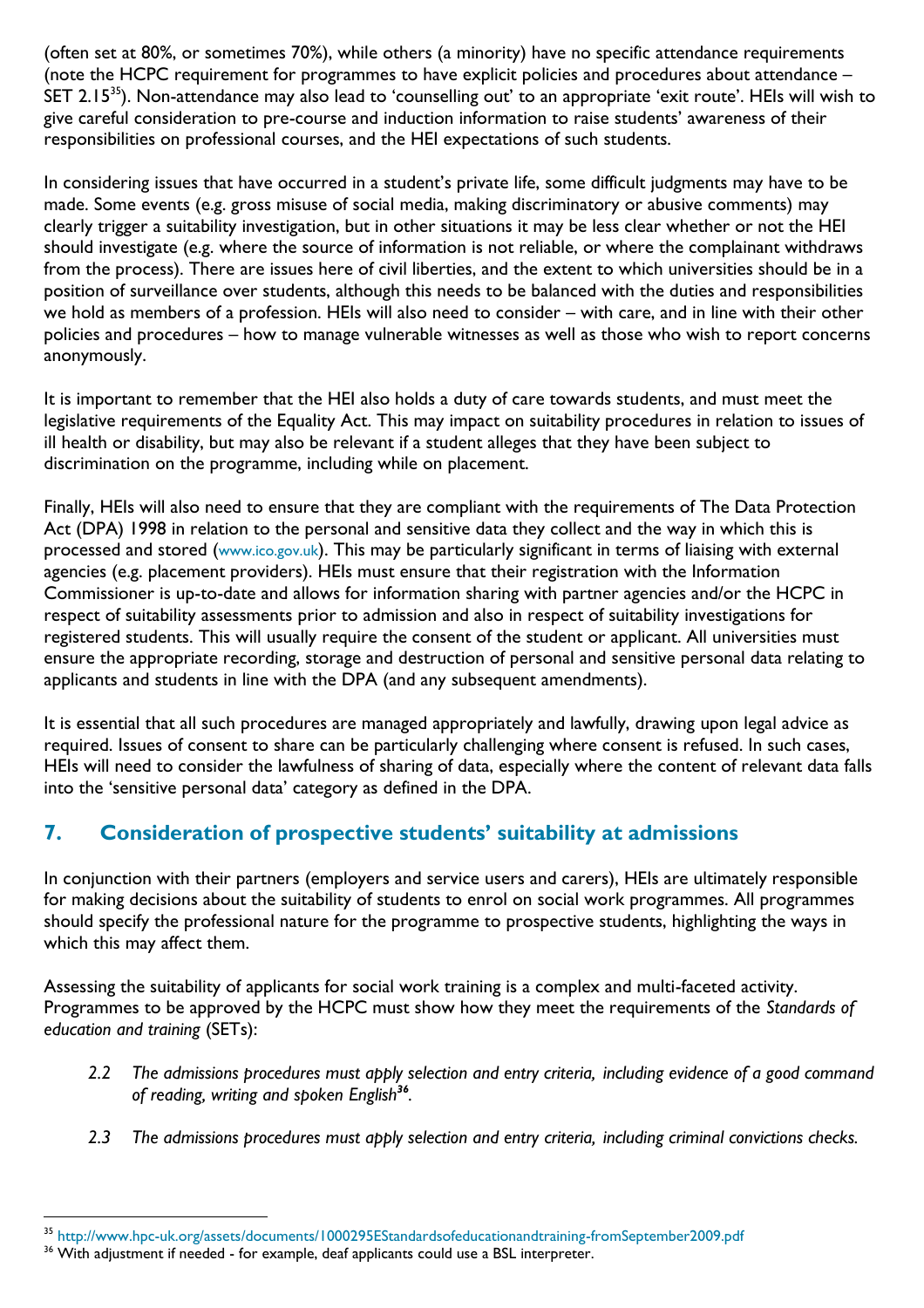- *2.4 The admissions procedures must apply selection and entry criteria, including compliance with any health requirements.*
- *2.5 The admissions procedures must apply selection and entry criteria, including appropriate academic and/or professional entry standards.*

In order to be endorsed by TCSW, programmes must also meet the criteria set by them in relation to selection.<sup>37</sup> More detailed guidance, compiled on behalf of the Social Work Reform Board, is available.<sup>38</sup>

Determining a candidate's overall suitability for admission to a social work programme is complex, and academic qualifications, understanding of social work and readiness to start professional education and training must all be taken into account in a contextualised manner. The detail of the expectations and recommendations of admissions will not be reproduced here, but the key procedural issues are summarised, namely that universities should:

- require students to complete self-declaration forms with respect to any criminal convictions and other related matters;
- ensure that each student who starts a social work course has been or will be subject to enhanced Disclosure and Barring Service (DBS) check prior to commencing placement;
- have an agreed process to make decisions on an individual basis where declaration and/or checks identify convictions or health issues that raise concerns about suitability.

### <span id="page-14-0"></span>*Pre-offer making*

Upon receipt of the application, all HEIs should make use of a self-declaration form either prior to interview or immediately afterwards, but certainly before a formal offer is made. A formal offer should include a statement that it is made on condition of satisfactory criminal, barring and health checks. An example of a selfdeclaration form is included in appendix c.

The self-declaration form used should explore the following areas:

- criminal record all cautions, convictions, warnings and reprimands, except where these do not have to be disclosed as a result of recent changes to guidance. This follows amendments to the law surrounding the rehabilitation of offenders via the Rehabilitation of Offenders Act 1974 (Exceptions) Order 1975 (as amended in 2013). Please see these links for further details of what does and does not need to be disclosed: <https://www.gov.uk/government/collections/dbs-filtering-guidance>); <http://www.hpc-uk.org/assets/documents/100040C0Enc07-rehabilitationofoffendersact.pdf>;
- readiness to seek treatment and/or manage appropriately any known medical conditions, and any that develop during the course of their training, and agreement not to undertake placements if unwell or unfit to practise;
- all disciplinary issues (current and previous);
- whether applicants have been placed on lists that identify those who have been barred from working with children and vulnerable adults (Adults (POVA) register, the Protection of Children Act list (POCA) or Section 142 of the Education Act (2000) – formerly List 99);
- whether the applicant has previously enrolled on a social work programme, and the circumstances of their departure from any previous social work training;
- whether any child/children in their care (or the household in which they live/lived) have been placed upon a child protection register, been subject to a child protection plan or placed in care, and any relevant circumstances.

 $\overline{a}$ 37

[http://www.tcsw.org.uk/uploadedFiles/TheCollege/\\_CollegeLibrary/Reform\\_resources/RecommendationsSelectionStudents\(edref2\).p](http://www.tcsw.org.uk/uploadedFiles/TheCollege/_CollegeLibrary/Reform_resources/RecommendationsSelectionStudents(edref2).pdf) [df](http://www.tcsw.org.uk/uploadedFiles/TheCollege/_CollegeLibrary/Reform_resources/RecommendationsSelectionStudents(edref2).pdf)

<sup>38</sup> Guidance for admissions tutors and partners implementing new arrangements for the recruitment and selection of social work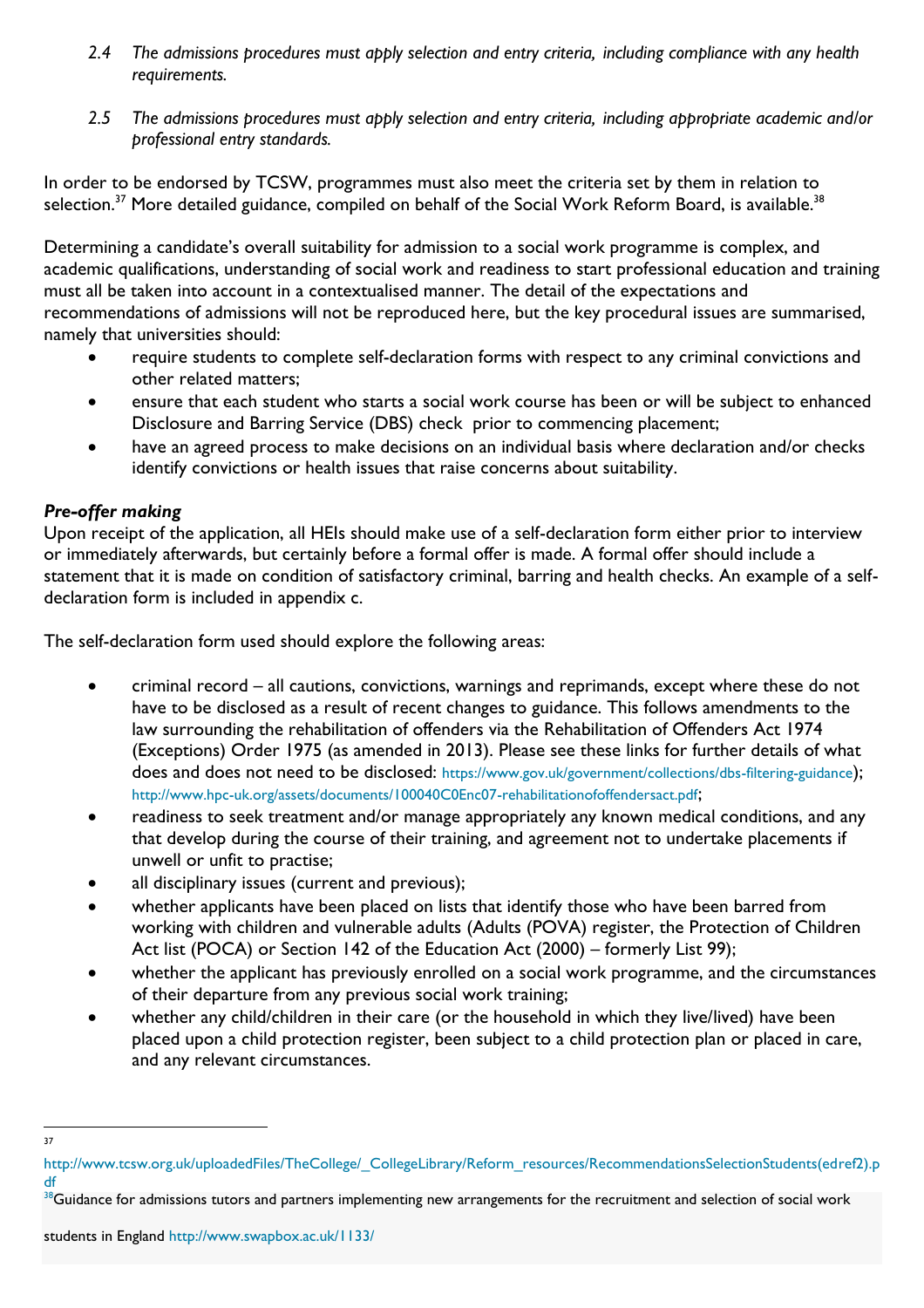In some HEIs these forms also serve a separate purpose to identify reasonable adjustments that may need to be made due to health or disability (sometimes linked with occupational health assessment). In other HEIs these issues are handled separately. In either situation, the relationship between these different processes and the use to which information provided will be put, should be made clear to applicants.

The admissions tutor, or their nominee, should at this stage also check prospective applicants against the list of students who are not permitted to participate in a social work programme in England<sup>39</sup>, held by the HCPC while their transitional '*Social Work student suitability scheme in England*' scheme is in place.

#### <span id="page-15-0"></span>*Information to applicants*

Applicants should be clearly advised:

- of the consequences of non-disclosure or inaccurate disclosure prior to completing the selfdeclaration form;
- that any information given will usually be confidential within the boundaries of the course team with responsibility for the programme. While the initial purpose is to determine suitability to enter the programme, it will be held on file in case any subsequent disclosures or complaints need to be checked against this. If HEIs operate different processes whereby partners are involved in decisions about suitability in a way in which applicant names or identifiable features are shared, this needs to be acknowledged in relevant documentation so that applicants are clear about the limits to confidentiality;
- that although a declaration is not in itself sufficient to automatically deem an applicant unsuitable, the details and circumstances of any matters that are disclosed or subsequently come to light may require investigation;
- that they also have rights not to be discriminated against under the Equality Act 2010.

#### <span id="page-15-1"></span>*Non-disclosure*

Where nothing relevant is disclosed at this point, offers of places should be made as usual, conditional upon satisfactory health and DBS checks. HEIs may wish to consider allowing incoming students provisional enrolment pending receipt of these.

#### <span id="page-15-2"></span>*Disclosure*

 $\overline{a}$ 

Where the self-declaration form and/or other assessment processes result in relevant information being disclosed, HEIs will need to follow the procedures they have established for assessing suitability. Although the details of these procedures and arrangements may vary between HEIs, they should be clear, transparent, and in accordance with relevant legislation (Equality Act 2010; Data Protection Act 1998) and good practice guidance (see for example, the Schwartz recommendations<sup>40</sup>). It is recommended that the assessment is made via a process that includes agency representatives (see Section 9). It will be important to consider whether any disclosed issues such as criminal records or disciplinary issues might make it problematic for a student to be offered a placement with partner agencies. Decisions about health-related conditions however are more likely to be made internally by the HEI, drawing, as appropriate, on advice from occupational health and/or other medical consultants. Decision-making should be documented and information stored safely and shared appropriately. Details of appeals/complaints procedures should be explained to applicants. A disclosure may also involve referral to the HEI's internal criminal convictions sub-committee or equivalent prior to offers being made so that universities are able to exercise control over risk issues in respect of their wider duties of care.

Further guidance is also provided by the HCPC as to the criteria for candidates to be deemed suitable at the admission stage.<sup>41</sup>

<sup>39</sup> <http://www.hpc-uk.org/education/studentsuitability/>

 $_{40}$  Fair admissions to higher education: recommendations for good practice (Admissions to Higher Education Steering Group –

<sup>2004) -</sup> the "Schwartz Report" - see for example [http://www.spa.ac.uk/documents/Schwartz\\_Report\\_Review\\_Report\\_3\\_Final10.12.08.pdf](http://www.spa.ac.uk/documents/Schwartz_Report_Review_Report_3_Final10.12.08.pdf)

<sup>41</sup> <http://www.hpc-uk.org/Assets/documents/10003B81Social-work-student-suitability-scheme-annex.pdf>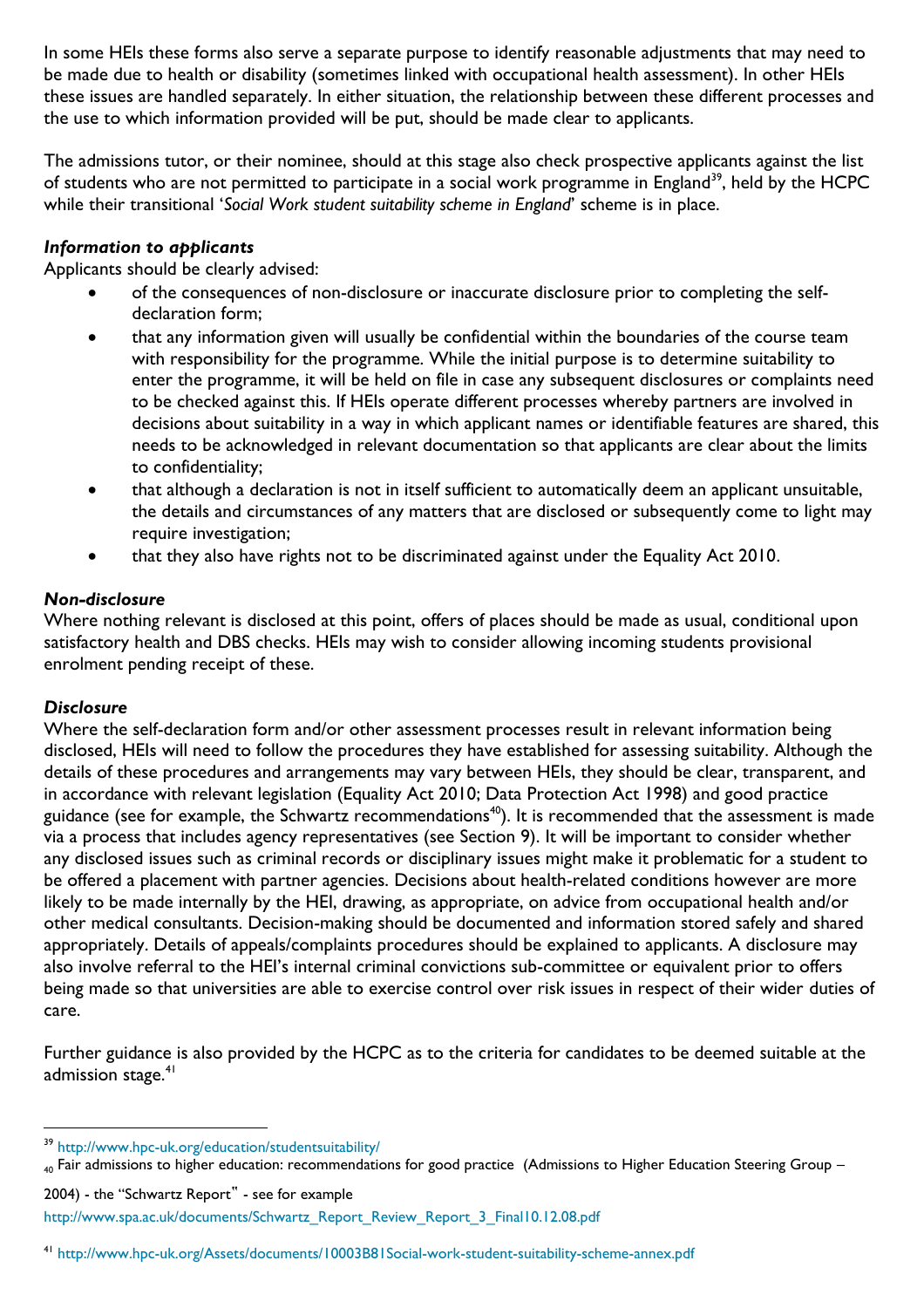Where the outcome of these investigations is that an applicant is assessed as not suitable, their application will be rejected as it will not meet the requirements for the programme. Education providers who have only transitional HCPC approval may seek an opinion about whether an applicant is of suitable character to be admitted to a programme from the HCPC through their transitional *Social Work student suitability scheme in England*. <sup>42</sup> Where assessed as suitable, offers will be made.

HEIs may wish to carry out this suitability assessment process at offer-making, enrolment and re-enrolment stages in case any circumstances have changed.

#### <span id="page-16-0"></span>*Post-offer making*

Between offer-making and the first week of the programme (preferably prior to enrolment), enhanced DBS checks should be completed and this must allow time for checks to be returned prior to the assessment of readiness for practice/first placement – this is usually earlier in order for the student to obtain full university registration status upon commencement of their studies. Health checks (whether the HEI is using occupational health or internal/GP assessments or self-declaration processes) will also be carried out at this time, although again, local arrangements for how and when these are conducted will vary. Where new or concerning information arises from checks, these need to be investigated, documented and the offer withdrawn if appropriate (since places will have been offered conditional upon such matters). Where no new information comes to light, the student's place is confirmed as usual. Where an applicant has disclosed a disability, discussions should start about any reasonable adjustments that might be required, both at the university and on placement, and consent to share such information with placement providers, to enable adjustments to be implemented, should be sought.

#### <span id="page-16-1"></span>*Students admitted through UCAS clearing or other late entrants*

For a variety of reasons programmes may sometimes accept students quite close to the start of the programme. It is important that these procedures be followed closely. For late entrants to MA programmes there is a relatively short time until placement arrangements commence and the assessment of readiness for direct practice. For this reason, HEIs will wish to complete suitability checks in the short space of time between offer-making and commencement of the course where at all possible. Where not possible, applicants must be reminded that such checks are a condition of their offer and it is advised that documentation given to applicants confirms that non-completion or unsuccessful completion of such disclosure processes may result in their place being withdrawn. This avoids more complex processes needing to be used in order to remove a student once registered on their course.

#### <span id="page-16-2"></span>*Sponsored students*

The university and employers must establish clear lines of communication for employer-sponsored students in relation to suitability. For example, if disciplinary proceedings by the employers are current, the student should not normally be sent out on placement.

### <span id="page-16-3"></span>**8. Consideration of suitability issues for students following enrolment**

The HCPC require universities to have a "process in place throughout the programme for dealing with concerns about students' professions-related conduct*"* (SET 3.16*) 43 .* Many HEIs describe these as 'suitability procedures'**,** and the investigation into any concerns about suitability be described as 'suitability investigations'. Some other HEIs (particularly where such procedures are shared with other professions) may use different terminology, such as a 'fitness to practise panel'. At the end point of social work professional education and training, the newly qualified social worker applies to register with the HCPC and be deemed 'fit to practise'.

There is an important distinction to be made between questions of professional suitability and questions of academic and practical competence, although serious concerns about the latter may also raise suitability issues. A student's competence is a matter for consideration by an examination board or assessment panel and will be determined from reports of performance in practise and academic achievement. In contrast, concerns about a student's suitability in terms of breaching the codes, professional misconduct, or for health

l <sup>42</sup> <http://www.hpc-uk.org/education/studentsuitability/>This is a transitional scheme that will run to 2015

<sup>43</sup> http://www.hcpc-uk.org/aboutregistration/standards/sets/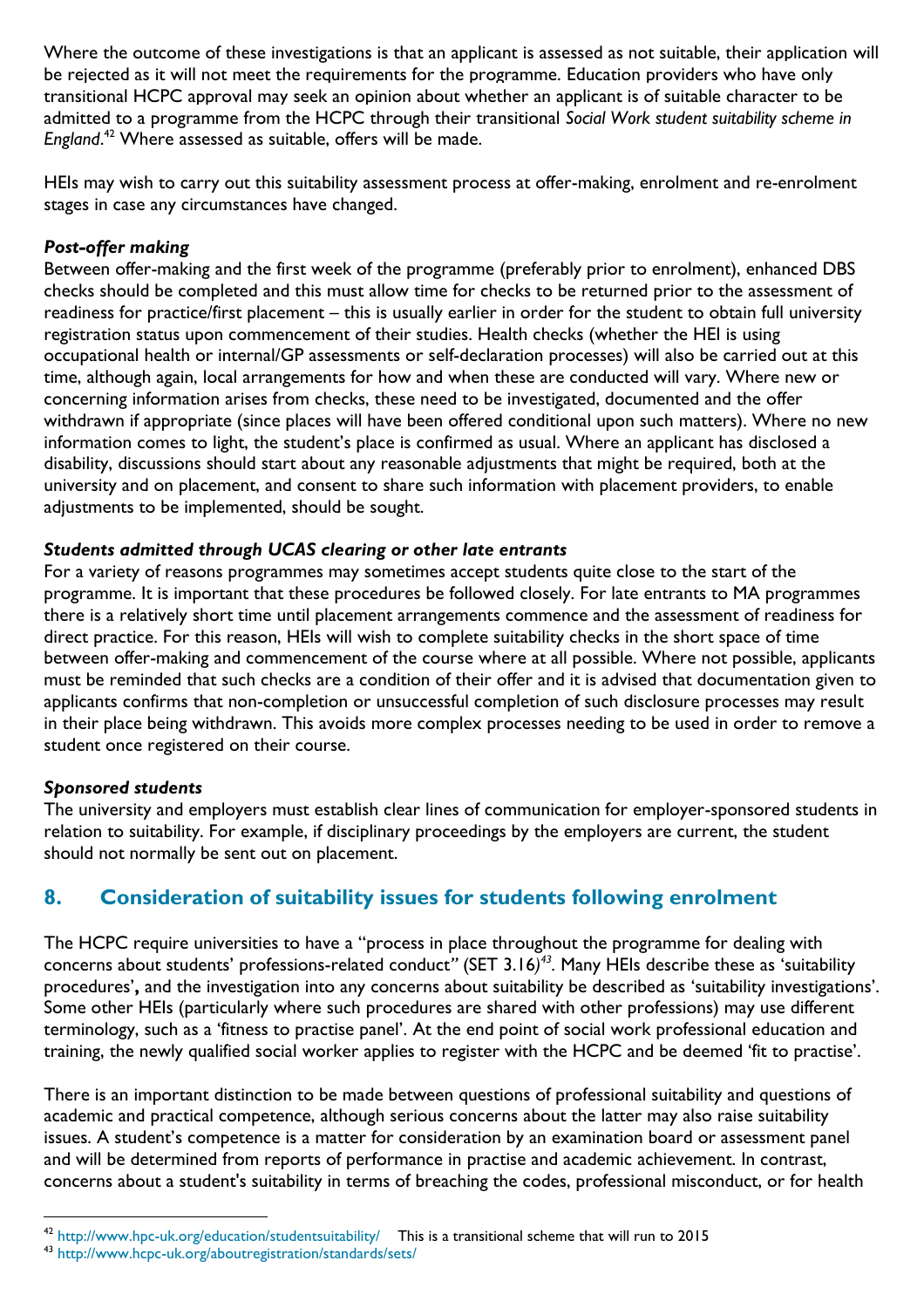reasons, should be the subject of suitability procedures. Similarly, if it transpires that a student has failed to disclose something from their past at an earlier stage, the student should also be referred to the suitability procedure.

While different HEIs may adopt different detailed procedures (see Section 9), there are some key principles and practices which should be followed:

- students, as prospective registrants, should be made aware of the standards required of them, with reference to the HCPC *Standards of conduct, performance and ethics<sup>44</sup>*. They should also be aware of the HCPC's supporting *Guidance on conduct and ethics for students<sup>45</sup>*. Programme providers may also with to refer to the Professional Capabilities Framework, to TCSW's Code of Ethics and BASW's Code of Ethics;
- students should be made aware of the suitability procedures at the start of their programme and should be clearly informed that acceptance onto the professional register is ultimately a decision for the HCPC;
- all internal staff, employer partners and practice educators should also be fully aware of the procedures, and the actions that need to be taken should a concern arise;
- if a complaint or allegation is made against a student while on the programme from any service user, employer, student, member of staff or member of the public, it is the responsibility of the HEI to investigate any concerns about a student's suitability for practice;
- similarly if a previously undisclosed offence comes to light or a student is convicted of an offence, or listed on any of the barring lists, this should be immediately investigated. Applicants and students should be informed that false or inaccurate statements or answers on self-declaration forms may be grounds for suitability investigation and could result in exclusion from the programme;
- where a serious concern is alleged, HEI procedures should permit the suspension of a student from practice and/or study; any social care employer sponsoring the student should also be informed (this will normally be specified in the contract);
- criteria for determining suitability in all cases should be explicitly stated and should directly derive from the formal requirements and the HCPC *Standards of conduct, performance and ethics* and the HCPC *Guidance on health and character*. Behaviour that is considered unsuitable may be cited from any area of the student's life (within the HEI, in practice learning, in employment or in private life) and be based on reasonableness. If an employer sponsoring a student on a social work training course becomes aware of any suitability concerns they should immediately inform the HEI. This requirement should be made clear to employers at the start of the programme;
- while a suitability hearing is not a formal legal procedure, HEIs should be aware of their responsibility to act in compliance with the principles of the Human Rights Acts 1988 (HRA), to ensure that individuals have the right to a fair hearing within a reasonable time by an independent and impartial panel; that they have the right to know and understand the evidence being presented; that they have the right to be represented and the right not to be discriminated against under the Equality Act 2010;
- HEIs should have clear routes for students to appeal against the outcomes of a suitability investigation. In cases where a student has been suspended from practice, the suitability procedures should permit the continuance of this suspension pending any appeal;
- information concerning the circumstances, evidence and outcomes of suitability procedures should be clearly recorded by the HEI. Programmes that are eligible to access the HCPC *Social Work student suitability scheme in England* (those with transitional approval only) should notify HCPC if it has been

l

<sup>44</sup> http://www.hcpc-uk.org/aboutregistration/standards/standardsofconductperformanceandethics/

<sup>45</sup> http://www.hcpc-uk.org/publications/brochures/index.asp?id=219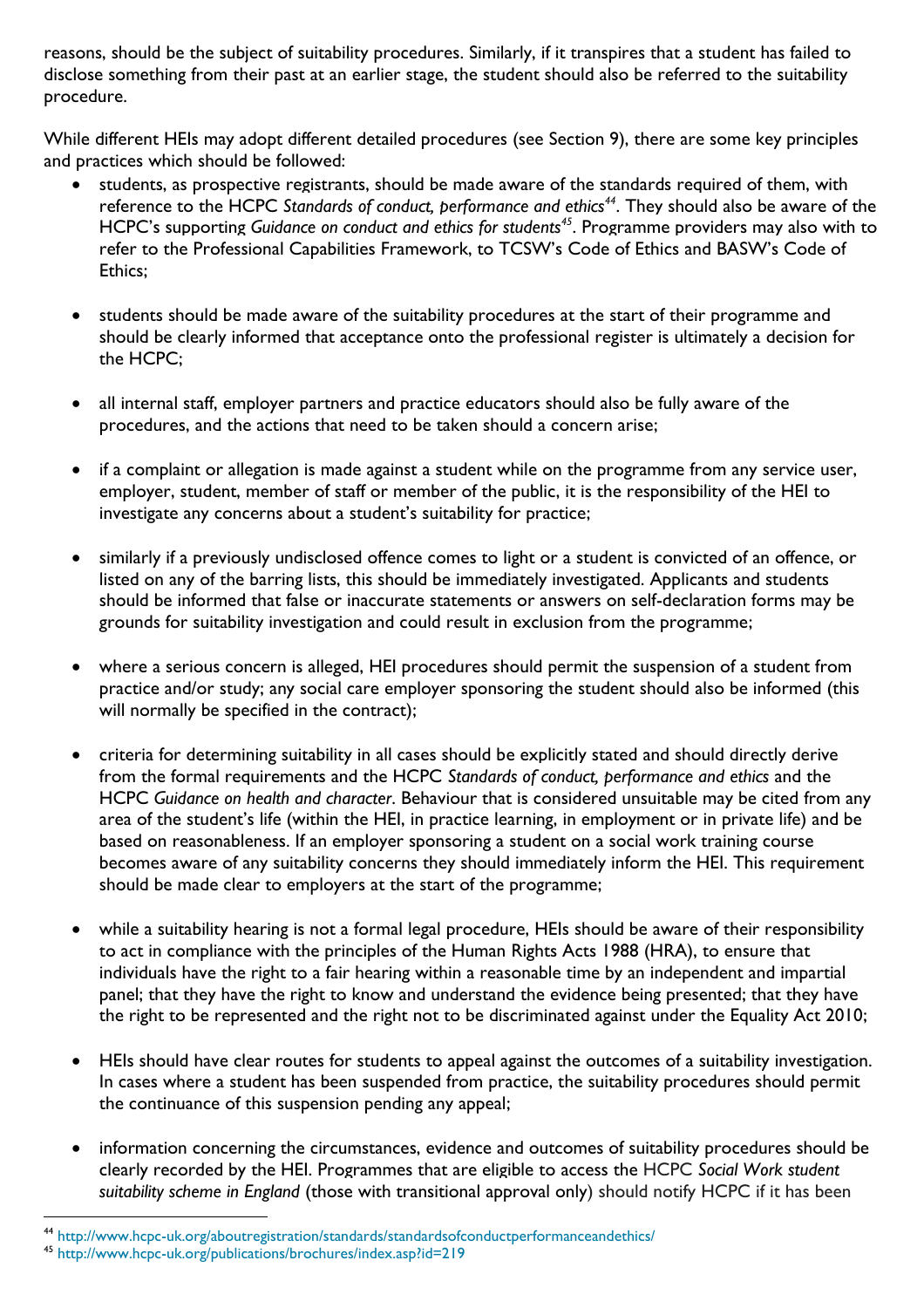decided that the student is not suitable to continue studying on the social work degree course within seven days of the conclusion of the process (including the period in which an appeal may be heard). If the student is sponsored, the employer must also be informed;

- similarly, where students withdraw from a programme midway through an internal suitability/fitness to practise procedure that may have led to removal, those education providers that are eligible to access the HCPC *Social Work student suitability scheme in England* will need to pass on information of the original concern to the HCPC for consideration, and make them aware of any student who withdraws while subject to a complaint/suitability investigation;
- it is recommended that, where possible, any such hearing is completed, even if the student does withdraw, to ensure that relevant evidence is presented and recorded, and the HEI's responsibility to safeguard service users is discharged (NB the HCPC does not stipulate completion of the hearing process);
- under their transitional scheme, the HCPC will assess the information provided and may decide to conduct an investigation to determine whether the student concerned is unfit to participate in any social work programme in England. As part of that investigation they may ask the education provider for further information including the full details of the events that led to the student being removed, being permitted to withdraw or withdrawing from the programme concerned. Following this, they will determine whether the matter should be referred for adjudication. The role of the adjudicator is to determine whether a student should be prohibited from participating in a relevant programme. The student will be able to provide representations to the adjudicator. The student and education provider will be informed of the decision to refer the case to the adjudicator, when the case will be considered and the outcome. A determination which prohibits the student from participating in a social work programme may apply permanently, for a specified period, or until specified conditions are met;
- where a student has withdrawn for academic, health or personal reasons, or no longer wishes to continue training, there is no requirement to notify the HCPC;
- any decision to exclude a student should be formally noted and recorded at the conclusion of the suitability process, and reported to the relevant examination board;
- if an employer and placement provider considers that an education provider has failed to deal appropriately with a credible complaint arising from a student's conduct on placement, they can raise their concerns with the HCPC.

#### **Assessment of readiness for direct practice**

The criteria for endorsement of qualifying social work programmes by The College of Social Work<sup>46</sup> include the requirement that a process be set up to assess each student's readiness to start their first placement. There is a range of ways that this might be undertaken, and assessment might include a tutor's report or a review of the initial learning contract. It is certainly a key point at which any areas flagged for review in terms of suitability should be considered.

#### **The practice assessment panel (PAP)**

l

PAPs have a role in moderating the assessment of practice learning. As such they will deal with all situations where a student has failed a placement. While in some HEIs there is an automatic right for students to re-do their placement, the PAP should carefully consider whether or not a student is offered a repeat placement if the nature of the failure raises questions about suitability. In such cases, a referral to the suitability process must be made in order for the concerns to be formally investigated, as non-repeat of a placement in such circumstances will preclude the student from completing their training.

In addition, the focus of the PAP must be on ensuring that there is sufficient evidence to pass a placement if that is the recommendation. There may be times when a PAP may overturn the decision of a practice

<sup>46</sup> http://www.tcsw.org.uk/professional-development/endorsement/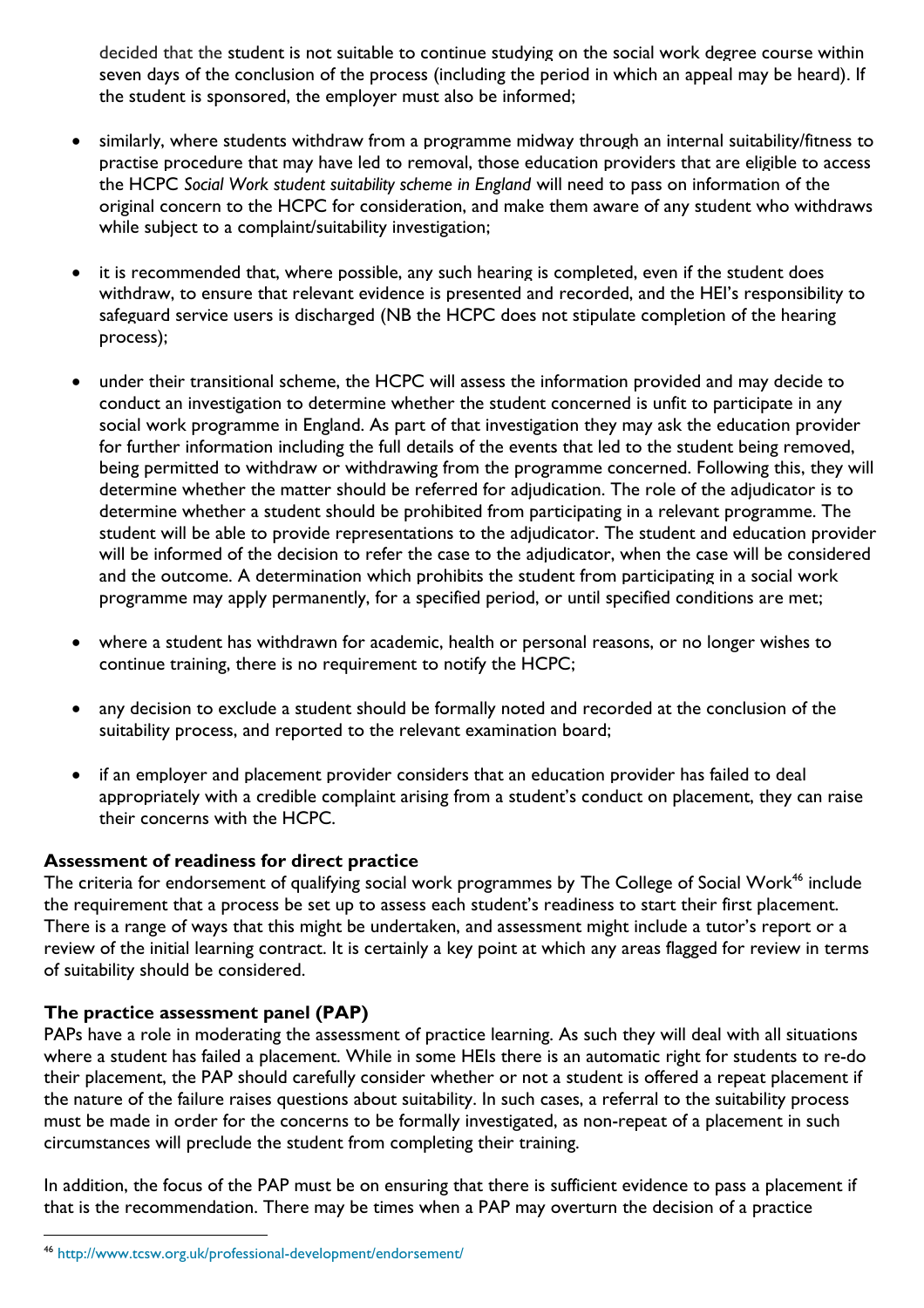educator, simply because there is insufficient evidence to pass (or, on the other hand, to fail). In such cases, careful records should be kept of decisions made and the relationship between PAP, examination boards, and appeal processes should be made clear.

## <span id="page-19-0"></span>**9. The role of external examiners**

External examiners (EEs) are appointed by universities to ensure academic and professional standards are maintained. Overall, the EE has a role to ensure that only those students who are competent, who meet the standards set by the regulatory bodies and the course, and who are able to meet the relevant code of practice or standard of conduct, proficiency and ethics are awarded a qualification in social work.

EEs should familiarise themselves with the relevant procedures for investigating concerns about students suitability (or fitness to practise), both internal to the HEI and those from the HCPC as the regulator. The external examiner may wish to comment as to how effectively the HE systems work, and may be consulted by the programme in any review of the procedures as a 'critical friend'.

External examiners should not directly be involved in suitability investigations or decisions other than as a member of the examination board, which may be noting the decision of a suitability investigation. However, an EE may come across information that raises concerns about students' suitability or fitness to practise in a variety of ways, such as:

- through sampling assessed work and seeing practice shortcomings that give rise to concern in relation to ethics and values, rights and safety of service users and carers;
- through their direct contact within the university, witnessing or being party to information that gives rise to concern;
- through recognising shortfalls in the way HEI systems have processed and/or concluded investigations into fitness to practise or conduct.

Any such concerns should be raised with the programme director, or if necessary in the examination board meeting itself.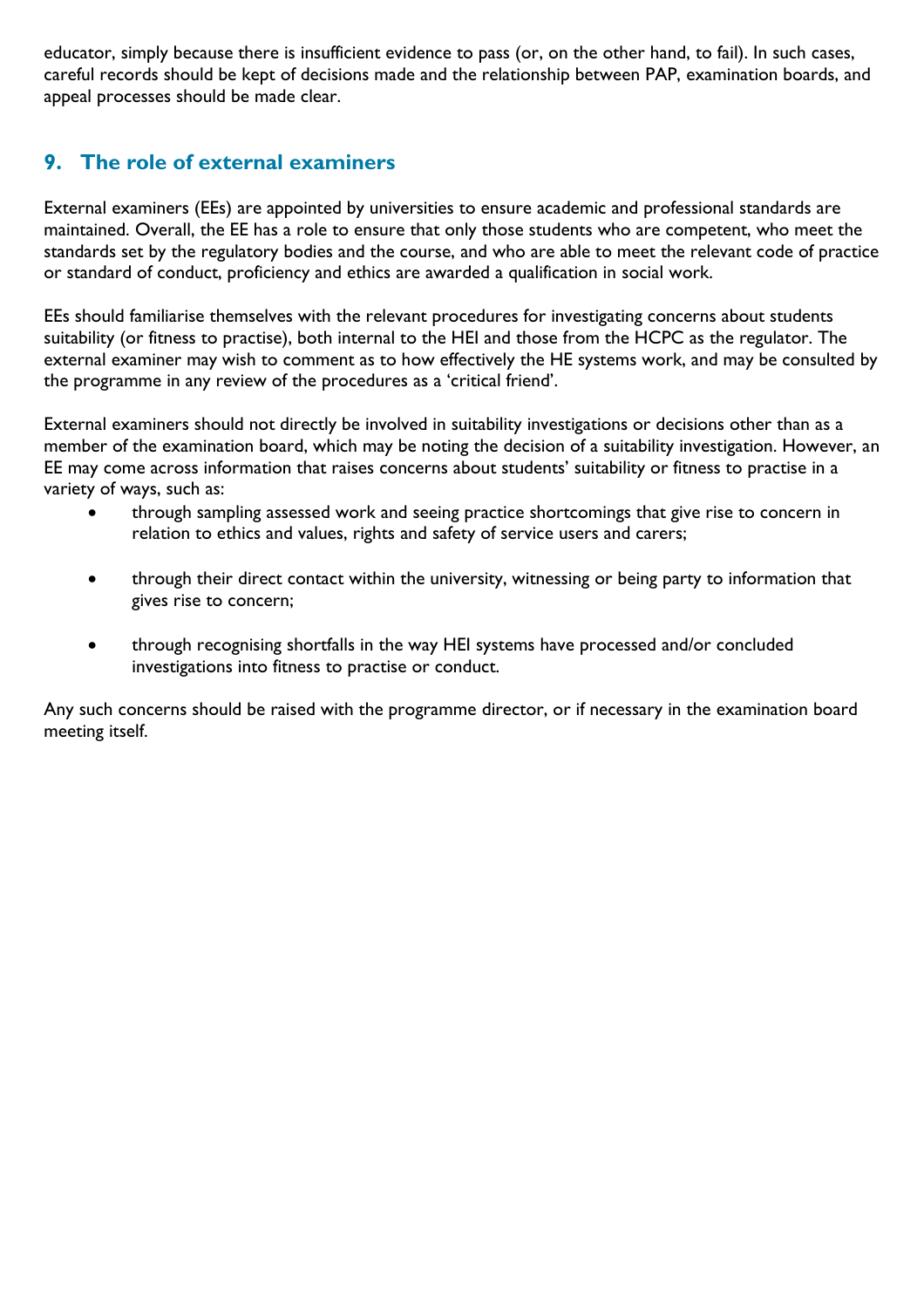# <span id="page-20-0"></span>**Appendix A: Relevant legislation**

#### **Data Protection Act (DPA) 1998**

The DPA imposes restrictions on organisations that collect personal data and use personal information. To hold or process 'personal data' the university must be registered under the DPA 1998, with the Information Commissioner. That registration shows the reasons for holding or processing 'personal data'. Organisations must be open about how the data is used and follow the eight principles of good information handling practice. These say that data must be:

- fairly and lawfully processed;
- processed for limited purposes;
- adequate, relevant and not excessive;
- accurate and up to date;
- not kept longer than necessary;
- processed in accordance with the individual's rights;
- secure; and
- not transferred to countries outside the European Economic Area unless the country has adequate protection for the individual.

At least one of six conditions must be met for personal information to be considered unfairly processed. The conditions include consent given by the individual.

Furthermore, any information that a student discloses to the HEI in relation to their health or criminal offences is called sensitive personal data. The DPA places even greater obligations on organisations as to how they deal with personal data, and at least one of several extra conditions must be met in order for data to be shared or otherwise processed. These include:

- having the explicit consent of the individual;
- being required by law to process the information for employment purposes;
- needing to process the information to protect the vital interests of the individual or another person; and
- exercising functions given by an enactment.

For further information and advice, please see: [http://ico.org.uk/for\\_organisations/data\\_protection/the\\_guide](http://ico.org.uk/for_organisations/data_protection/the_guide)

#### **Safeguarding Vulnerable Groups Act 2006**

The Safeguarding Vulnerable Groups Act 2006 was created following the Bichard enquiry, which was established after the [Soham Murders.](http://en.wikipedia.org/wiki/Soham_Murders) The Act established the [Independent Safeguarding Authority](http://en.wikipedia.org/wiki/Independent_Safeguarding_Authority) to manage the two lists of those people who have been barred from working with children or vulnerable adults. These replace previously held lists referred to as POCA and POVA lists.

#### **The Rehabilitation of Offenders Act 1974**

This Act enables some convictions to be deemed 'spent' after a period of time referred to as the rehabilitation period. This means that such convictions do not have to be disclosed in many circumstances and this prevents a person's record affecting the future lives in some situations, thus enabling their rehabilitation. There are exemptions to this and some professions such as social work and others where individuals work with vulnerable members of society are among the exemptions. This means that individuals are required to disclose even spent convictions under this Act.

In 2013, amendments were made to this Act and a 'filtering' process is now in place. This means that some cautions and convictions do not now need to be disclosed even in the context of applying for work or training where exemptions are in place. Some offences are never protected, and these are known as 'listed' offences (these are generally violent and/or sexual offences) and so must continue to be disclosed. Other offences, as a result of these amendments, may be protected from the requirement to disclose.

Main points arising from the amendments are as follows: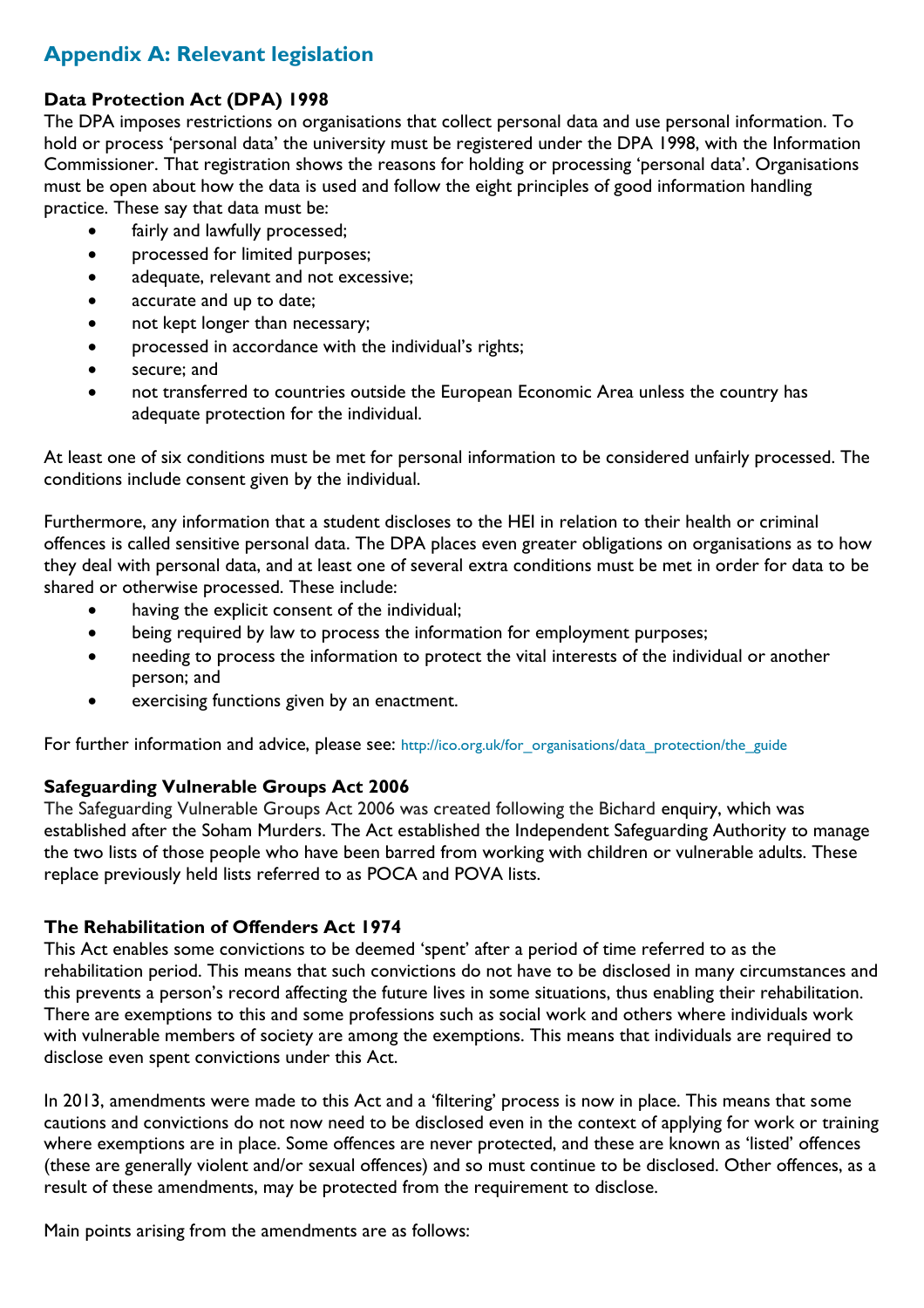- cautions are now protected from disclosure six years after receiving the caution or two years if the offender was under 18 at the time of receiving the caution;
- convictions for which a non-custodial sentence was imposed are now protected from disclosure after 11 years or after 5.5 years if the offender was under the age of 18 at the time of conviction;
- protection from disclosure *does not apply* where a custodial sentence is imposed in respect of the offence or where the offender also has other convictions.

Please see also: <http://www.hcpc-uk.org/apply/uk/rehabilitationofoffendersact/>

#### **Human Rights Act 1998**

The HRA incorporates many Articles of the European Convention on Human Rights. Article six, the right to a 'fair trial', reinforces the previously recognised basic principles of natural justice in making civil determinations. Although there is much debate within case law about the direct applicability of Article six in situations other than the final stage whereby someone's right to practise their profession is at risk, it is advisable to ensure processes are broadly complaint with the Article. This is in order to ensure robust and fair processes but also in order to operate processes in line with social work values wherever possible. In order to be compliant with the Article, processes determining professional suitability should be conducted in a fair and timely manner and decision-making should be carried out by an independent and impartial 'tribunal' that has clear and legitimate authority for the decisions it makes.

[http://www.equalityhumanrights.com/uploaded\\_files/humanrights/hrr\\_article\\_6.pdf](http://www.equalityhumanrights.com/uploaded_files/humanrights/hrr_article_6.pdf)

#### **Equality Act 2010**

This Act replaces various pre-existing equality legislation (such as the Disability Discrimination Act (DDA)) in order to simply and draw together anti-discrimination legislation.

The Act (s. 4) introduced additional 'protected characteristics' (there are now nine: age, disability, sex, pregnancy and maternity, race, religion/belief, sexual orientation, gender reassignment, marriage and civil partnership). It also identifies forms of prohibited conduct (s. 13–s.19) that include direct and indirect discrimination, combined discrimination and discrimination arsing from disability. Section 20 of the Act confirms the ongoing duties to make reasonable adjustments in respect of disability, thus continuing legal obligations introduced in the DDA.

Sections 90–94 in particular apply to HEIs and section 60 (this relates to pre-employment health checks) is also likely to be of relevance.

The Act also introduced the Public Sector Equality Duty (s. 149)

For further information and guidance, please see:

*The Act itself –* <http://www.legislation.gov.uk/ukpga/2010/15/contents>

#### *For guidance –*

<http://www.equalityhumanrights.com/advice-and-guidance/further-and-higher-education-providers-guidance> <http://www.ecu.ac.uk/publications/files/equality-act-2010-briefing-revised-08-12.pdf/view>

*And especially in respect of reasonable adjustments –*

[http://www.equalityhumanrights.com/private-and-public-sector-guidance/education-providers/higher-education-providers](http://www.equalityhumanrights.com/private-and-public-sector-guidance/education-providers/higher-education-providers-guidance/key-concepts/what-is-discrimination/reasonable-adjustments)[guidance/key-concepts/what-is-discrimination/reasonable-adjustments](http://www.equalityhumanrights.com/private-and-public-sector-guidance/education-providers/higher-education-providers-guidance/key-concepts/what-is-discrimination/reasonable-adjustments)

[http://www.ecu.ac.uk/publications/files/managing-reasonable-adjustments-in-higher-education.pdf/at\\_download/file](http://www.ecu.ac.uk/publications/files/managing-reasonable-adjustments-in-higher-education.pdf/at_download/file)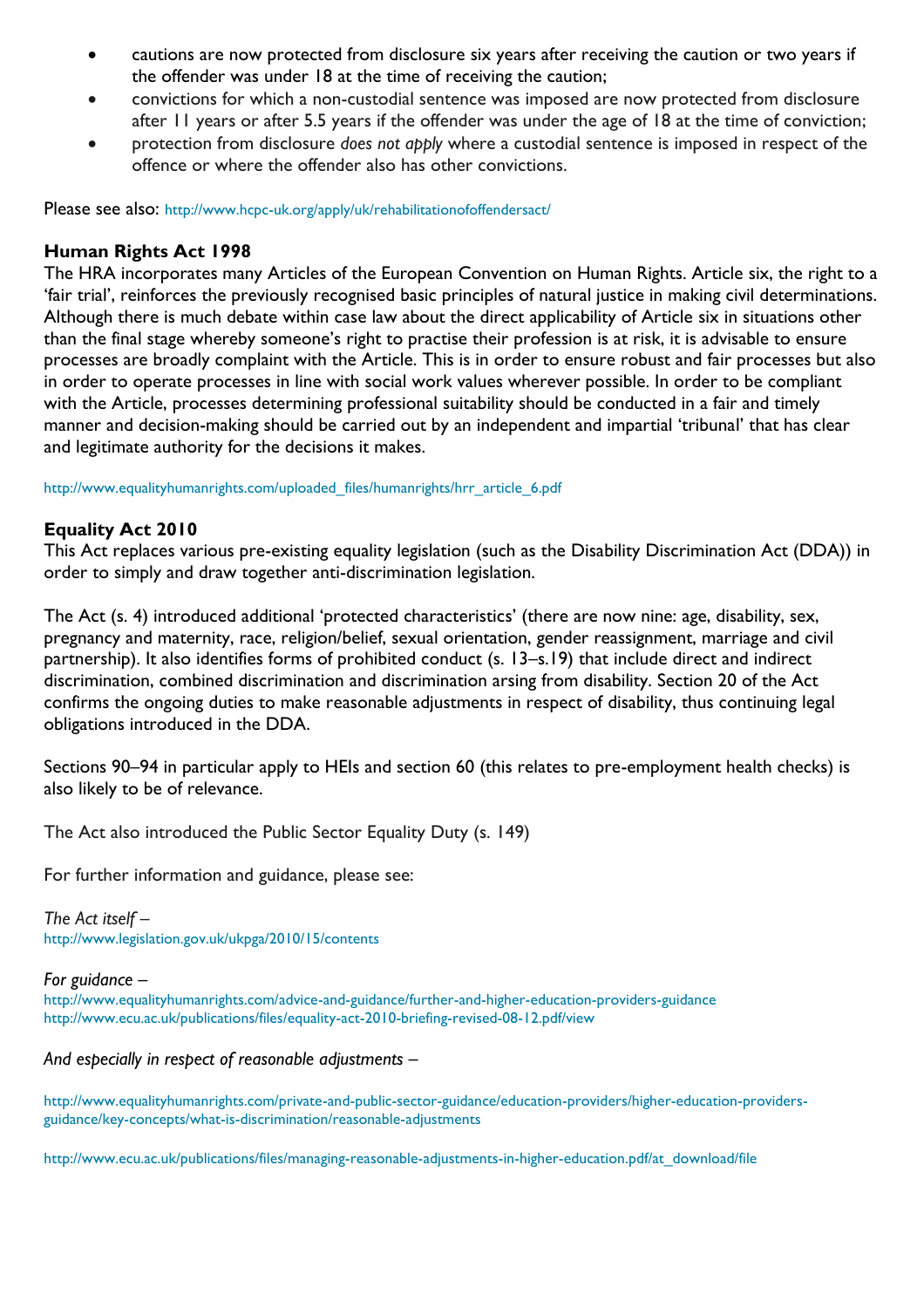# <span id="page-22-0"></span>**Appendix B: Self-declaration form example**

The following example has been taken from a range provided in the appendices of the *[Guidance for admissions](http://www.swapbox.ac.uk/1133/)  tutors and partners on implementing [new arrangements for the selection of students to social work degree courses](http://www.swapbox.ac.uk/1133/) (October 2011) available at: [http://www.swapbox.ac.uk/view/keywords/admissions.html.](http://www.swapbox.ac.uk/view/keywords/admissions.html)*

Minor amendments have been made to ensure that the exemplar form now complies with changes to the Rehabilitation of Offenders Act and the new regulatory context. No one example is offered here as being necessarily better than any other, and HEIs will need to make an informed choice about preferred paperwork on the basis of fit with their wider systems and processes. In particular, it is recognised that some HEIs have separate declaration forms for health, criminal convictions and personal circumstances whereas this form seeks to combine all elements.

-------

### *Declaration of suitability for social work*

Name: …………………………………………………………………. (Please print your full name here) Address:…………………………………………………………………………….. (Please print) …………………………………………………………………………………………. Contact number (home and mobile): …………………………………………………………………………………………… Email:……………………………………………………………………………………

Social Work programme applied for:………………MA/BA…………………………

When you have completed this form, please check the details, sign and date it and bring it with you when you attend for interview in an envelope marked – "*CONFIDENTIAL – Social Work Suitability Declaration*" and hand this in upon arrival.

### **1. Introduction**

The Health and Care Professions Council (HCPC) and The College of Social Work standards require that students who are being admitted to the social work programme have undertaken:

- a) enhanced checks by the Disclosure and Barring Service (DBS) [*Formerly known as Criminal Records Bureau*]; and
- b) a health check, usually by means of a self-declaration, but with an additional statement from a GP or consultant where deemed necessary.

In addition to these statutory requirements, universities may seek other relevant information to help them make a well-informed judgement about an applicant's suitability to enter social work training.

This programme wishes to preserve entry to a wide range of people from diverse backgrounds and does not wish to automatically exclude students who have a criminal or disciplinary record, or have previously experienced poor health, or have had contact with social service departments. We recognise that in many instances there is no simple criterion of suitability and thus each case will be assessed individually using our professional judgment.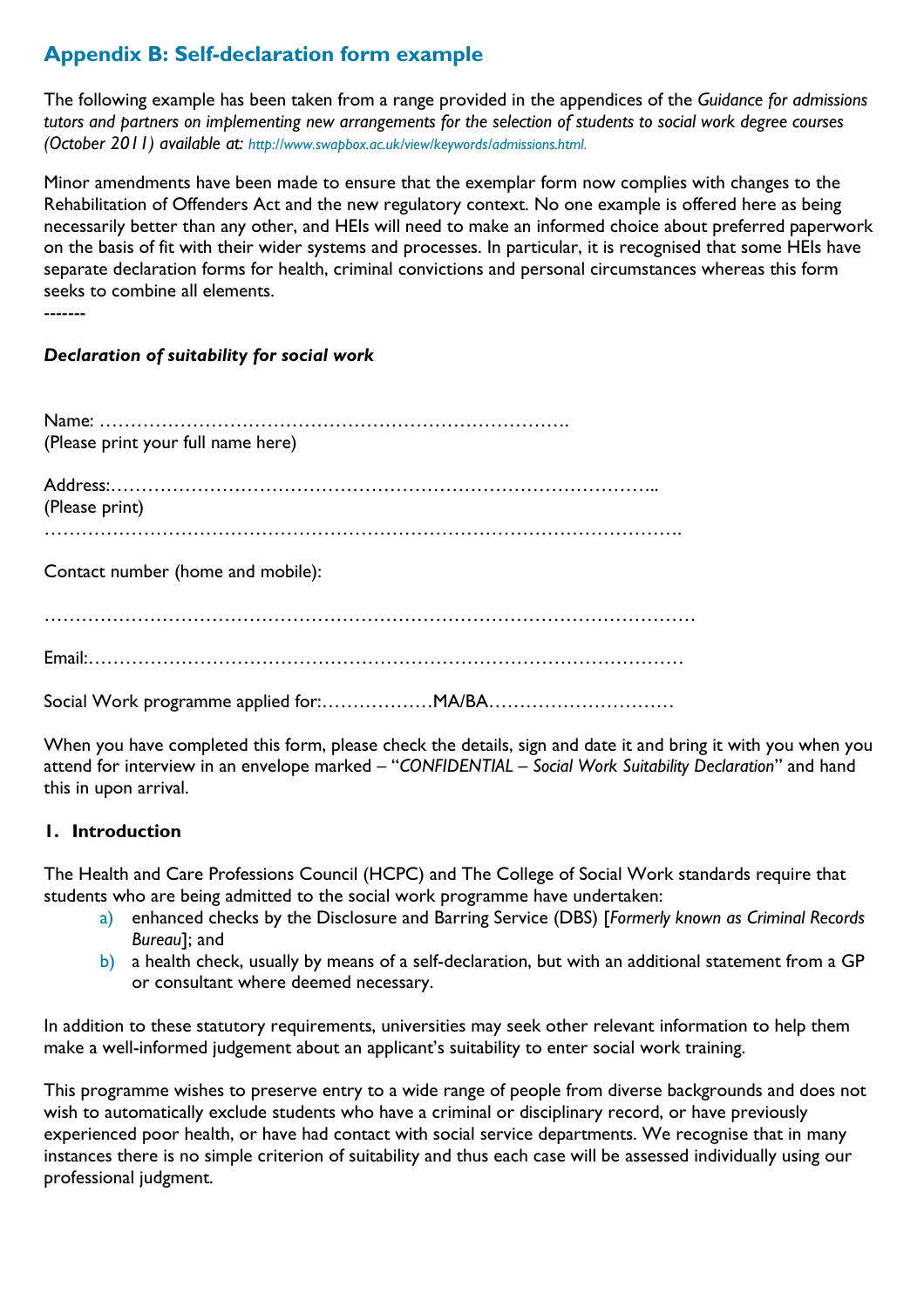You will be informed if your declaration is deemed to require further consideration. In the event that this results in your offer being withdrawn, you will be informed of the general reason (subject to any restrictions on passing on confidential information contained within the Data Protection Act 1998).

The arrangements for subsequent (post-offer) DBS, vetting and barring checks will be discussed during the selection day and in explained subsequently to those offered a place on our programmes. Please read and complete the following sections carefully. If you are unsure how to proceed or have any queries, contact the Admissions Tutor xxxxxxxx who will advise you. The information that you provide will be treated as confidential within the organisational boundaries of the BA and MA Social Work programmes but may be shared with the HCPC, or other relevant bodies, for the purpose of deciding suitability for registration.

**If you are not offered a place on the programme (offers are always conditional upon satisfactory health and DBS/suitability checks and may also have academic conditions), your envelope will be destroyed and your declaration unread. If you take up a place elsewhere, your form will be destroyed**. **Otherwise, your form will be kept securely by the University, after it has been reviewed, and placed on your student file if you enrol here.** Please note that at the end of your individual interview, you will be asked to confirm whether you have disclosed information in sections 2 and 3 of this document and invited to discuss the circumstances with the interview panel. This is so that you have an opportunity to explain and reflect upon criminal convictions and cautions and disciplinary issues, you will NOT be asked about the remaining sections of the form at this stage.

All information will be stored and used in compliance with the Data Protection Act 1998, which also provides the statutory right of access to personal information.

Please note, if you refuse to provide additional relevant information or otherwise assist in this process, the offer of a place on the programme may be withdrawn. Failure to disclose relevant information which is subsequently discovered could lead to a suitability investigation and your exclusion from training.

While the university is making a prospective judgement as to your suitability to train as a social worker on its programme, the Health and Care Professions Council ultimately makes the decision as to whether you are suitable for entry on the professional register upon successful completion of the course. Further information on the HCPC processes for considering these issues is available on their website: [http://www.hpc](http://www.hpc-uk.org/publications/)[uk.org/publications/.](http://www.hpc-uk.org/publications/)

The university decision-making processes are informed and guided by the HCPC documentation and requirements. Applicants concerned about issues of assessment relating to health or character issues should consult the *HCPC Guidance on Health and Character*, with particular reference to *section four, 'How we consider health information'*, or *section five, 'How we consider character information'*, and *section six, 'Information for education providers'*. Other relevant HCPC documents include *Standards of Conduct Performance and Ethics*, *Guidance on Conduct and Ethics for Students*, and *Standards of Education and Training*.

#### **2. Criminal convictions and cautions/warnings**

Social work is exempted from the provisions of the Rehabilitation of Offenders Act 1974, and information about previous convictions, cautions, warnings or ongoing police matters must be provided. A conviction does not automatically debar a student and the programme will seek further information about the circumstances to make an informed and considered judgement about a candidate's suitability in such instances and in some cases we may refer the case to the University's Fitness to Practise panel for review prior to deciding whether an offer can be made. You can make further representations in writing, giving details of the offence/experience under review, and you may be invited to discuss your application directly with the Admissions Tutor or the Programme Director. Since 2013, some 'minor' offences that were committed several years ago no longer need to be disclosed, so long as the sentence was non-custodial in nature and the offence was not a 'listed' offence (violent offences, sexual offences and those that relate to safeguarding children and vulnerable adults are all listed offences). Listed offences must always be disclosed, regardless of the time since the offence. There are details of the time limits that apply and exceptions to this at: [http://www.hpc](http://www.hpc-uk.org/apply/uk/rehabilitationofoffendersact/)[uk.org/apply/uk/rehabilitationofoffendersact/](http://www.hpc-uk.org/apply/uk/rehabilitationofoffendersact/).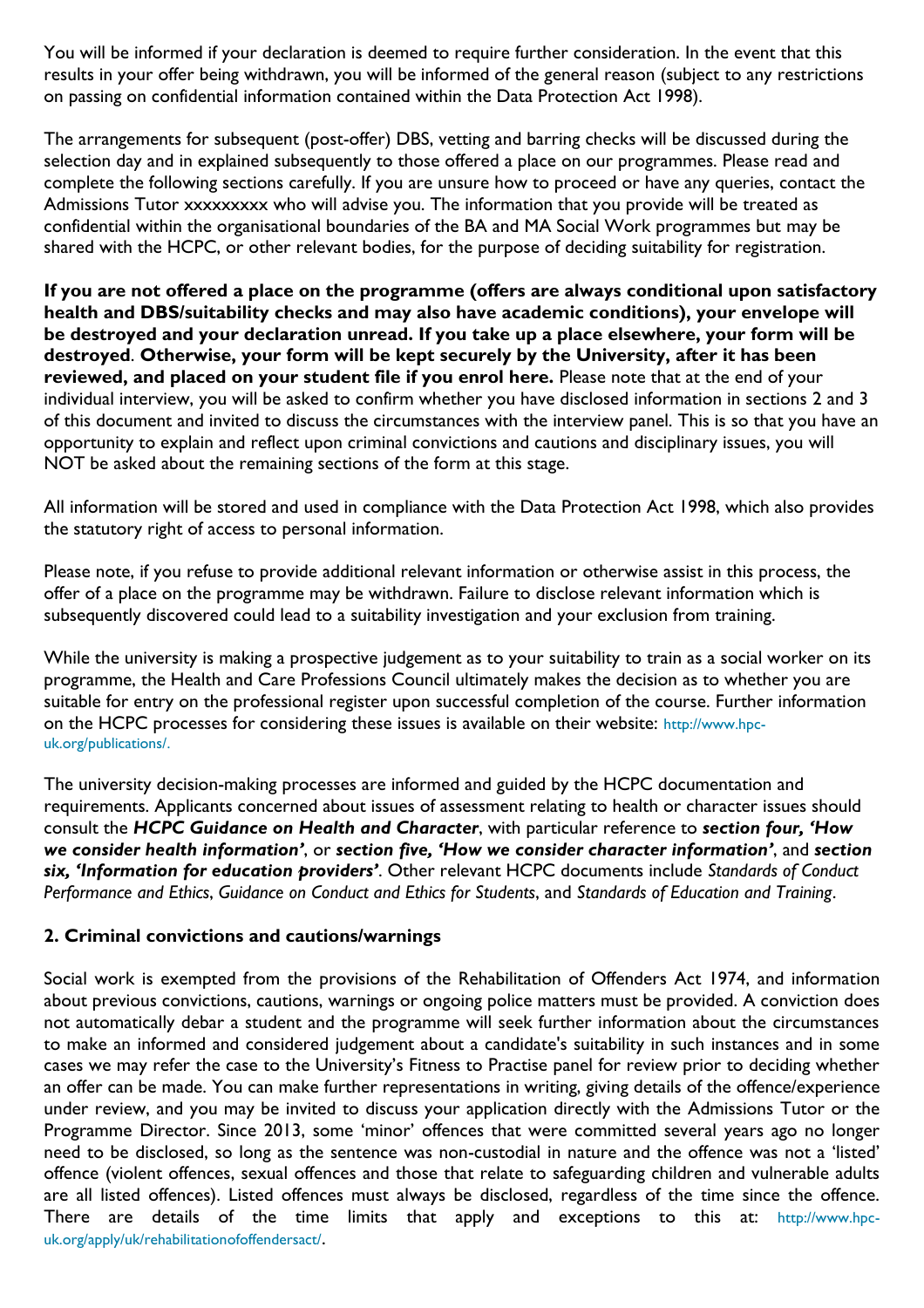We will usually follow HCPC guidance on these matters. However, if you are in any doubt at all as to whether something should be disclosed or not, you are advised to disclose rather than to withhold information in a way that later becomes problematic. You are welcome to contact the admissions tutor for guidance on this matter.

*Bearing the above guidance in mind, please tick yes or no for each question*

|                                                                                  | <b>YFS</b> | <b>NO</b> |
|----------------------------------------------------------------------------------|------------|-----------|
| Have you ever been convicted of any offence by any court?                        |            |           |
| Have you ever been cautioned?                                                    |            |           |
| Have you ever been reprimanded?                                                  |            |           |
| Have you ever been bound over?                                                   |            |           |
| Have you ever received a final warning?                                          |            |           |
| Do you have any prosecutions pending?                                            |            |           |
| Have you ever been disqualified from working with children by an order under the |            |           |
| Criminal Justice and Court Services Act (2000) or other provision?               |            |           |

If you have answered 'YES' to any of these questions, please give full details (date, court, offence, sentence, outcome, charge, etc.) and continue overleaf if necessary.

### **3. Disciplinary record, unprofessional conduct, and barring lists**

Social service agencies and members of the public who receive services are entitled to expect the highest standards of reliability and integrity from social workers and it is imperative that the qualifying award is held only by those whose personal and professional conduct merits this trust. The BA and MA Social Work programmes require that you make a declaration in this regard. Please answer the following questions carefully. If you answer 'YES' to any of the questions, you may be contacted by the Admissions Tutor who will seek further information about your circumstances and may make other relevant inquiries to colleges and former employers to enable an informed decision to be made about your application. At this stage, you can make further representations in writing and you may be invited to discuss your application directly with the Admissions Tutor or the Programme Director.

| Please tick yes or no for each question |  |  |  |
|-----------------------------------------|--|--|--|
|-----------------------------------------|--|--|--|

|                                                                  | <b>YES NO</b> |  |
|------------------------------------------------------------------|---------------|--|
| Are you currently the subject of any disciplinary investigation? |               |  |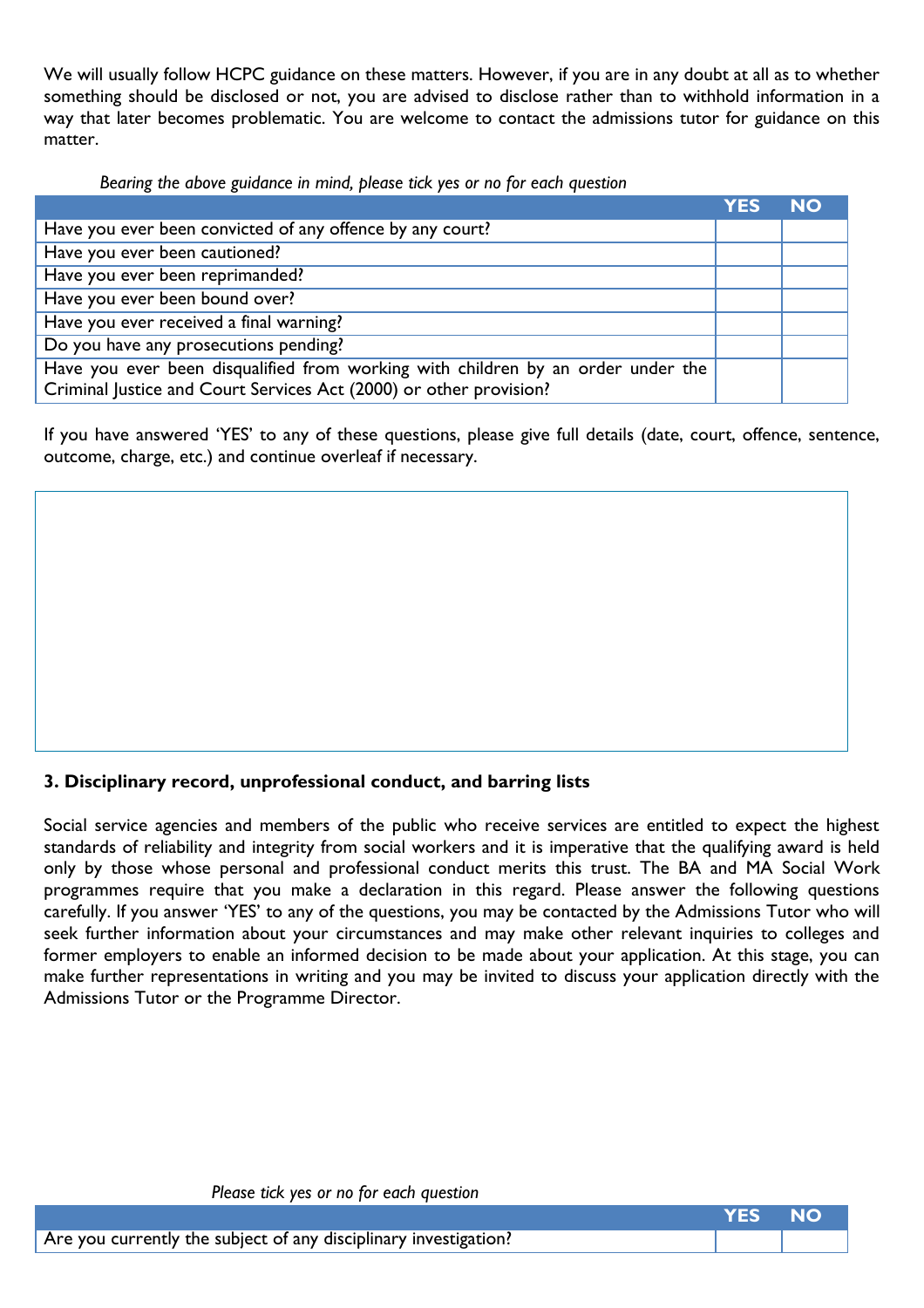| Have you ever had a disciplinary finding against you?                                                                                                                                                 |  |
|-------------------------------------------------------------------------------------------------------------------------------------------------------------------------------------------------------|--|
| Have you ever had your employment terminated for unprofessional behaviour or<br>misconduct?                                                                                                           |  |
| Have you ever been suspended or disqualified from any professional training<br>programme?                                                                                                             |  |
| Have you ever been suspended or deregistered for professional misconduct by any<br>other professional register/body?                                                                                  |  |
| Have you ever been listed upon the Protection of Vulnerable Adults (POVA) register,<br>the Protection of Children Act list (POCA), or Section 142 of the Education Act<br>(2000), (formerly List 99)? |  |
| Have you previously enrolled upon a social work training programme?                                                                                                                                   |  |

If you have answered 'YES' to any of these questions, please give full details in the box below (outcome, date, employer, course, college, reason for non-completion, etc.) and continue overleaf if necessary.

#### **4. Personal health and circumstances**

Social work is a demanding and sometimes stressful occupation and successful completion of the BA or MA in Social Work programmes requires full participation at university and upon practice learning placements. Furthermore, the practice of social work is often undertaken with people who are vulnerable, at risk, or whose capacity to manage their own affairs is temporarily or permanently impaired. Accordingly, the programme seeks to ensure that all students are capable of enduring the stresses and strains of training and do not present any threat to the safety of service users, or to themselves.

**Please note** that you are not required to make a declaration about health problems that do not impinge upon your capacity to study or practice, or that in the normal course of your social work duties, would not present a risk to self or others. Please also note that in the event of health problems arising during the course, the programme will, within its rules and regulations, respond sympathetically and try to ensure that a student is able to complete in due course. However, chronic poor physical or mental health may make it difficult or impossible for you to complete the course and may also place clients at risk.

We also need to know whether you have had children in your personal care placed upon a child protection register or placed in care, or have lived in a household where children have been registered or placed in care. These circumstances do not automatically debar you from entry to the programme, but we need to make an informed judgement about what risks, if any, they may pose for you and for other people. This information may also have a bearing upon the range of practice placements available to you.

If you answer 'YES' to any of the questions, you will be contacted by the Admissions Tutor who will seek further information about your circumstances, and may make other inquiries to enable an informed decision to be made about your application. At this stage, you can make further representations in writing, and you may be invited to discuss your application directly with the Admissions Tutor or the Programme Director. In the case of medical conditions, with your consent (implied where you complete the GP contact details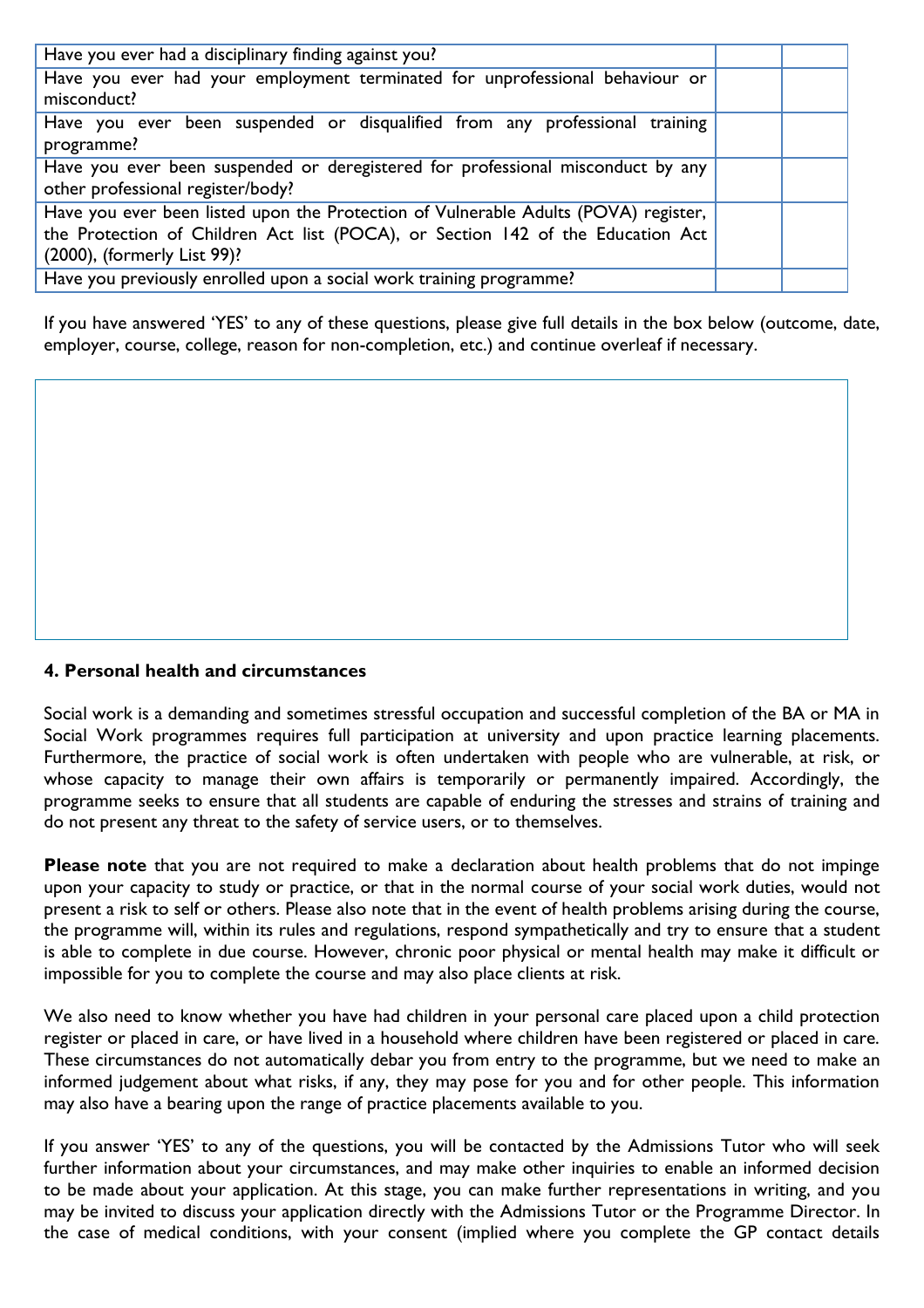below), further information may be sought from your doctor, or a medical consultant. We may also seek advice from our own medical and occupational health officers.

#### *a. Please tick yes or no for each question*

|                                                                                                                                                                                                                                                             | YFS | NO |
|-------------------------------------------------------------------------------------------------------------------------------------------------------------------------------------------------------------------------------------------------------------|-----|----|
| Do you have any physical or mental health condition (or associated treatment) that<br>may impact upon your ability to safely and effectively perform any part of the work of a<br>social worker or social work student?                                     |     |    |
| Do you have any physical or mental health condition that in the normal course of your<br>social work duties might present a direct risk to other people, or which might affect<br>your judgement or performance in a way that poses risk to self or others? |     |    |
| Has any child or children in your care, or within the household in which you live or<br>have previously lived, been subject to an investigation under the safeguarding children<br>procedures process?                                                      |     |    |
| Has any child or children in your care, or the household in which you now or<br>previously have lived, been placed upon a social service child protection register/been<br>made subject to a child protection plan or been looked after/placed in care?     |     |    |
| Have you had any involvement in an adult protection/safeguarding case as an adult<br>carer?                                                                                                                                                                 |     |    |

If you have answered 'YES' to any of these questions, please give full details in the box below and continue overleaf if necessary.

#### **General Practitioner contact details**:

(Please print)

Name: …………………………………………………………………………

Address: …………………………………………………………………….

…………………………………………………………………………………….

Telephone: ………………………………………………………………….

**b. To be completed by all applicants: confirmation of commitment to manage own health and refrain from work when needed**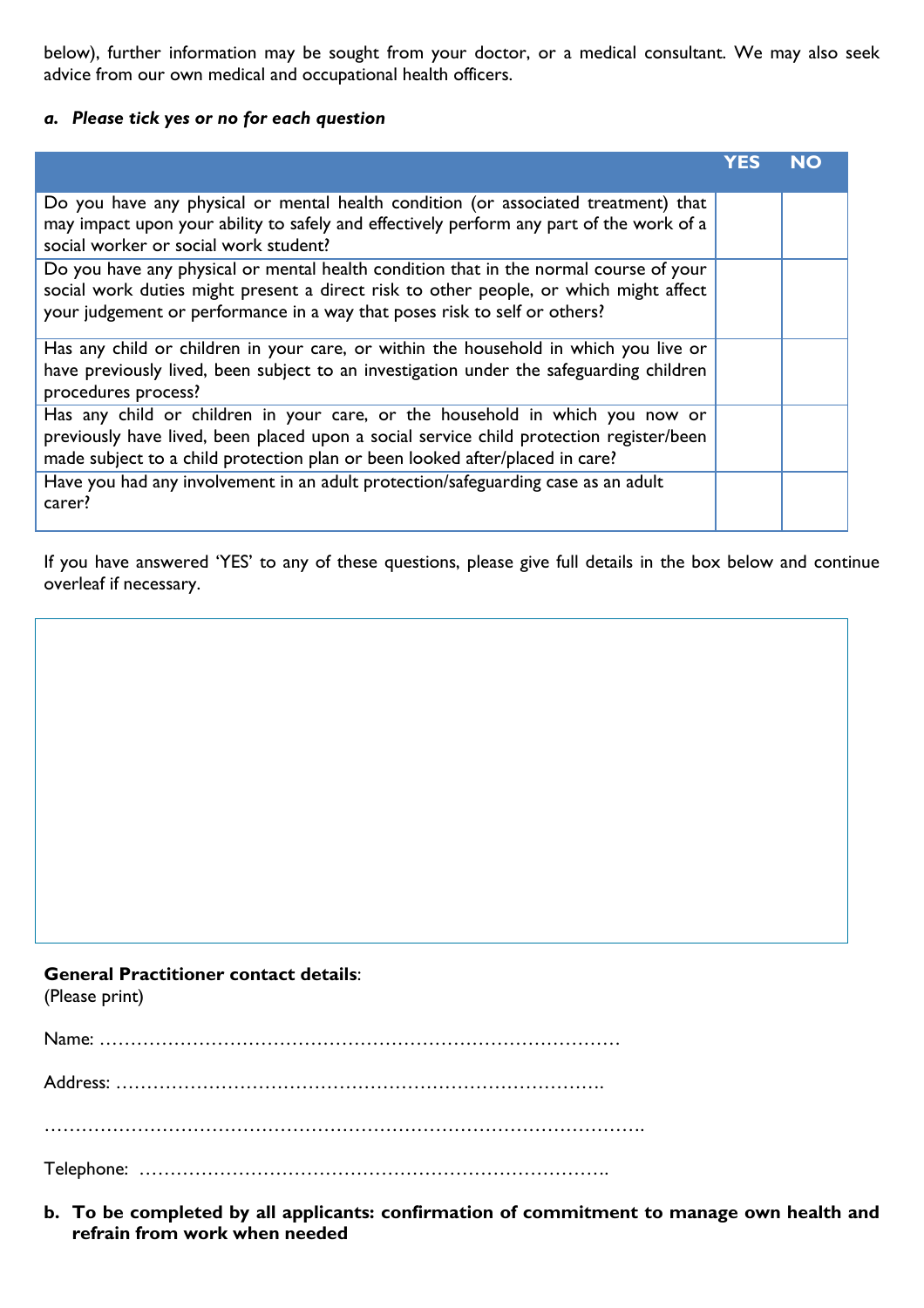Although we wish to minimize intrusive additional checks in respect of health unless essential, we must be guided by the professional standards and expectations. Whether you have disclosed a current or previous health condition above or not, please complete the following declaration by ticking and signing where indicated:

[ ] I confirm that I understand the importance of taking responsibility for managing any health condition that I currently have or that may develop during my training;

[ ] I understand that this includes, but is not limited to, taking responsibility for seeking appropriate medical or other professional guidance as required;

[ ] I also undertake to refrain from work/placement when unwell, if not doing so may pose a risk to others or to myself or when not doing so may adversely affect my performance.

Signed ……………………………………………..

Date ……………………………………………..

#### **5. Disability**

Disability need not be a barrier to training and qualification and in accordance with the provisions of the Equality Act (2010) the University will endeavour to make 'reasonable adjustments' where you have informed us of a disability through the standard admissions or student support processes. **Please note** that for the purposes of this declaration *you do not need to make any statement about your disability unless this relates to a health condition covered in the previous section.* The University believes that you should have a choice about when, and whether, you wish to declare a disability, although we hope to provide an a context in which disclosure is seen as a positive and enabling act.

If you do wish to discuss what adjustments might be required, you may do this informally prior to interview, or may wait until after the results of your interview have been communicated to you. Once you have been offered a place we will meet with you to discuss your requirements, and will formally record what adjustments and arrangements can be made and how these will be reviewed. The needs of students with disabilities will be prioritised in the allocation of practice learning placements. If you have any further enquiries or concerns in regard to disability please contact the Admissions Tutor directly.

Please note that any disclosure of a disability on this form will not trigger referral to student support services, nor serve to initiate the processes of agreeing reasonable adjustments as the purpose of this form is to assess suitability for entry to the programmes. You are encouraged to self-disclose any disability needs to the relevant university service prior to admission or as soon as possible after admission to ensure that reasonable adjustments can be explored and implemented where needed.

#### **6. Your declaration**

#### **Please tick next to each statement and sign below**

[ ] I understand that the information that I have provided will be checked against my Enhanced Disclosure and Barring Service disclosures and that my signature affirms that this is a full and accurate declaration. In the case of Employment/Sponsored Route students, a duty of care may oblige the University to divulge disclosures to the sponsoring agency, and information will be shared between the University and the employer, if this is deemed necessary, within the provisions of the Data Protection Act 1998. You must provide a copy of your enhanced DBS to the University prior to admission.

[ ] I understand that if I refuse to provide additional relevant information or otherwise assist in this suitability process that the provisional offer of a place on the programme may be withdrawn.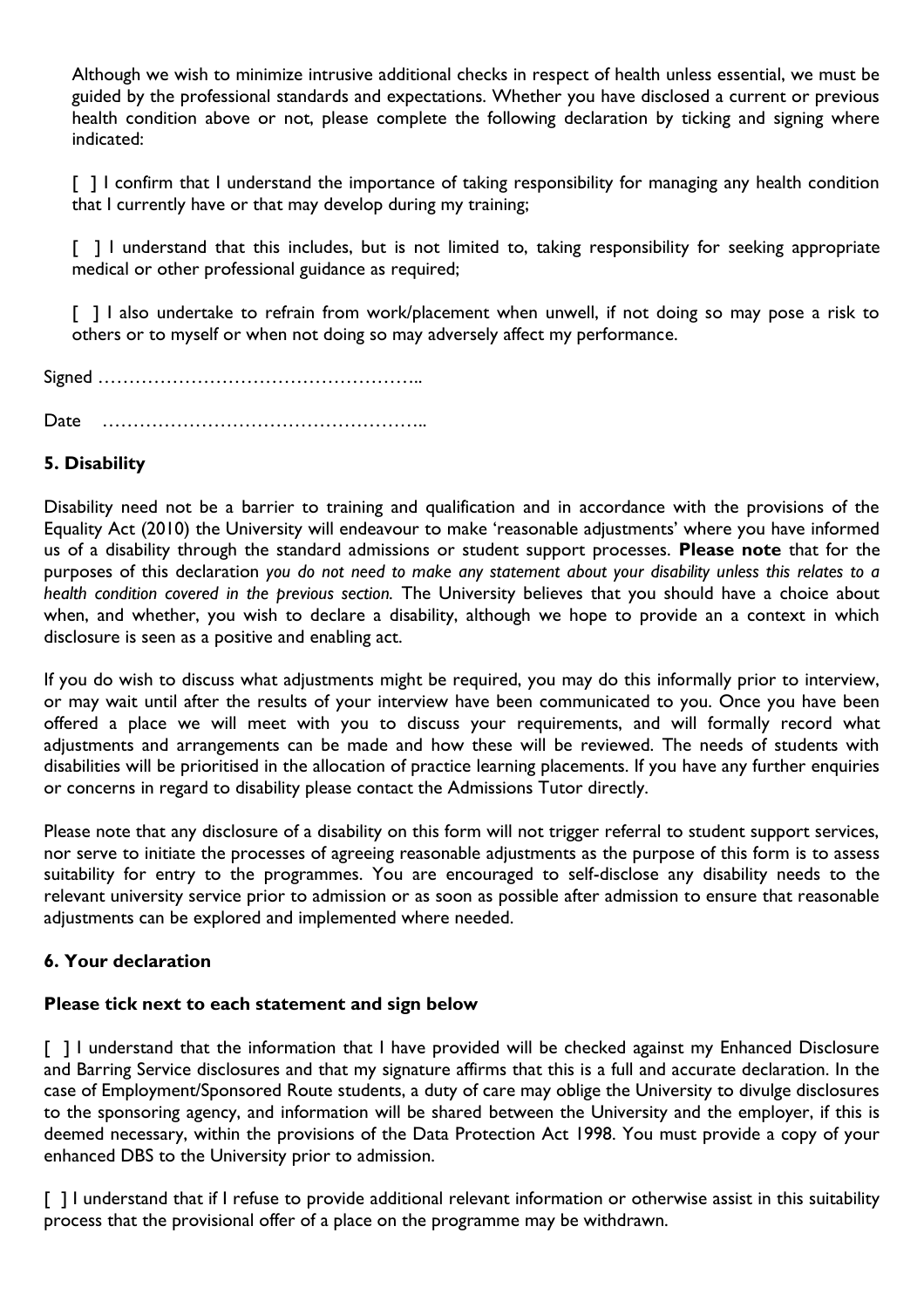[ ] I also understand that failure to disclose relevant information is regarded as a serious matter and that if it is discovered after I have been accepted upon the programme, it could result in a suitability investigation which may lead to exclusion from training.

[ ] I undertake to inform the programme team (after enrolment) or the Admissions Tutor (prior to enrolment) about any relevant changes in my circumstances that may affect any assessment of my suitability.

[ ] I give my agreement for the programme to obtain a health report from my GP, consultant, or other relevant person, if necessary, for the purposes of this pre-course assessment of suitability for professional training.

[ ] I agree that the information that I give may be used to assess my suitability for social work training and that, subject to the principles outlined in the Data Protection Act (1998) and other relevant legislation or statutory guidance, it may be shared with the Health and Care Professions Council and other relevant bodies if required.

Signature: \_\_\_\_\_\_\_\_\_\_\_\_\_\_\_\_\_\_\_\_\_\_\_\_\_\_\_\_\_\_\_\_\_\_\_\_\_\_\_\_\_\_\_\_

Date: \_\_\_\_\_\_\_\_\_\_\_\_\_\_\_\_\_\_\_\_\_\_\_\_\_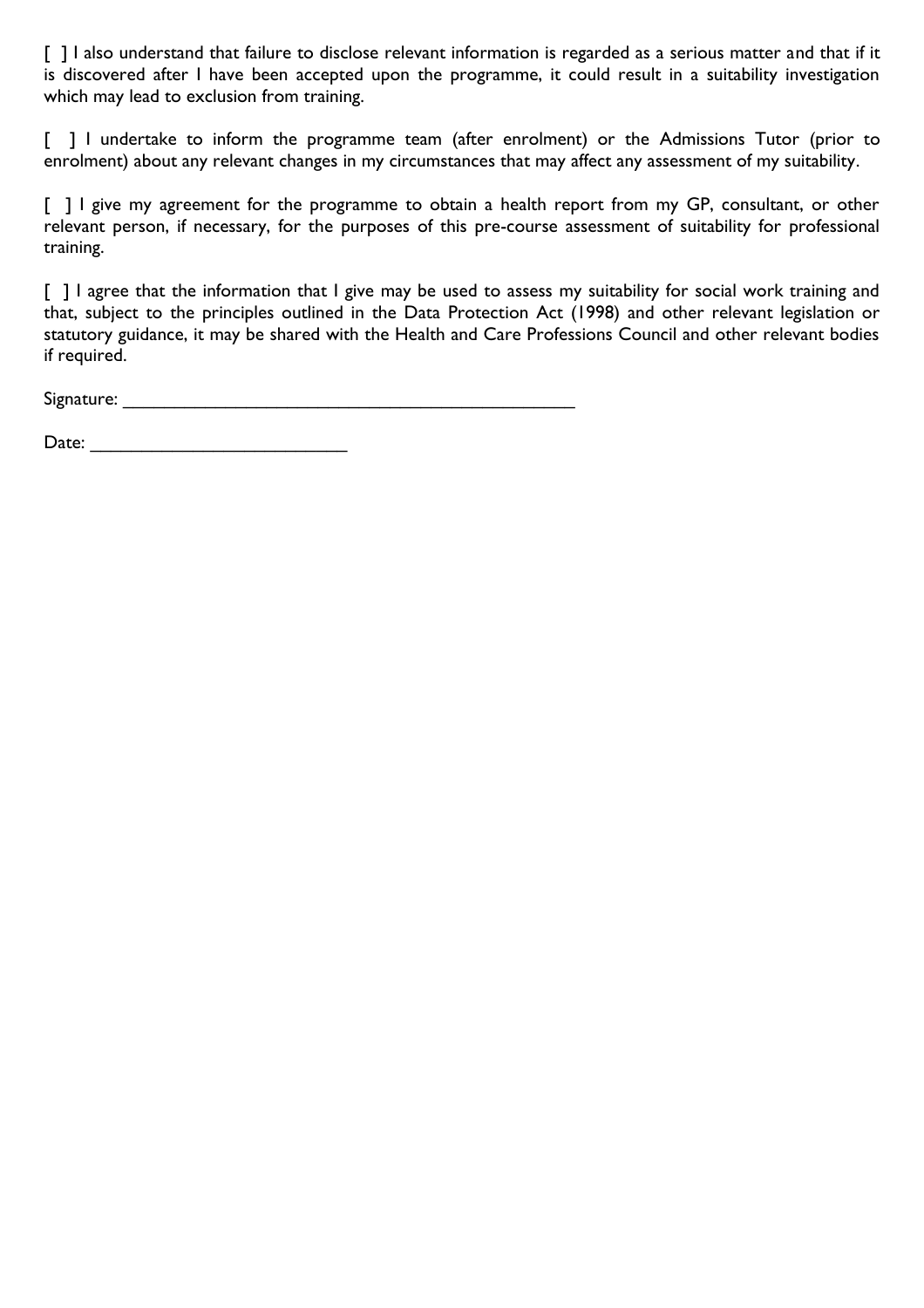### <span id="page-29-0"></span>**Appendix C: Examples of issues that might trigger investigation under suitability procedures**

- Falsification of academic records.
- Inappropriate use of Facebook/Twitter and other social media, revealing personal information that is incompatible with the professional social work role.
- Contacting or enabling contact with service users through Facebook, texts, Twitter, etc. (unless expressly permitted by the agency).
- Employment in a role outside the programme that might compromise professional identity/reputation of self or the profession.
- Conviction for certain criminal offences.
- Domestic circumstances and alleged offences where the police have been called, or where there are safeguarding issues are involved (domestic violence with children in the house, child abuse) even where the student is a victim or not the active perpetrator.
- Extensive or repeated plagiarism. This may take place in the context of college-based assignments, when not only the extent of the plagiarism but the student's stage on the programme will be taken into account. Many HEIs now use  $Turnitin<sup>47</sup>$ , so that gross plagiarism, including the purchase of essays from the Internet, are detected. However, it has also been known to take place in the context of placements (e.g. a student claiming s/he had done work actually carried out and written up as case studies by a previous or fellow student).
- Extensive or repeated attendance problems.
- Inappropriate behaviours or actions with service users on placement (e.g. relationships, social contact, money).
- Practice that is so lacking in competence that it is deemed to pose service users and/or other staff at risk.
- Issues arising in paid employment that cast doubt on a students' honesty/integrity/fitness for practice.
- Health issues where the student fails to adequately manage their condition/s such that their ability to practise safely is compromised.
- Inappropriate behaviours or actions with students/staff on the course (e.g. threatening behaviour, racist/sexist language, dishonesty).

l

<http://turnitin.com/>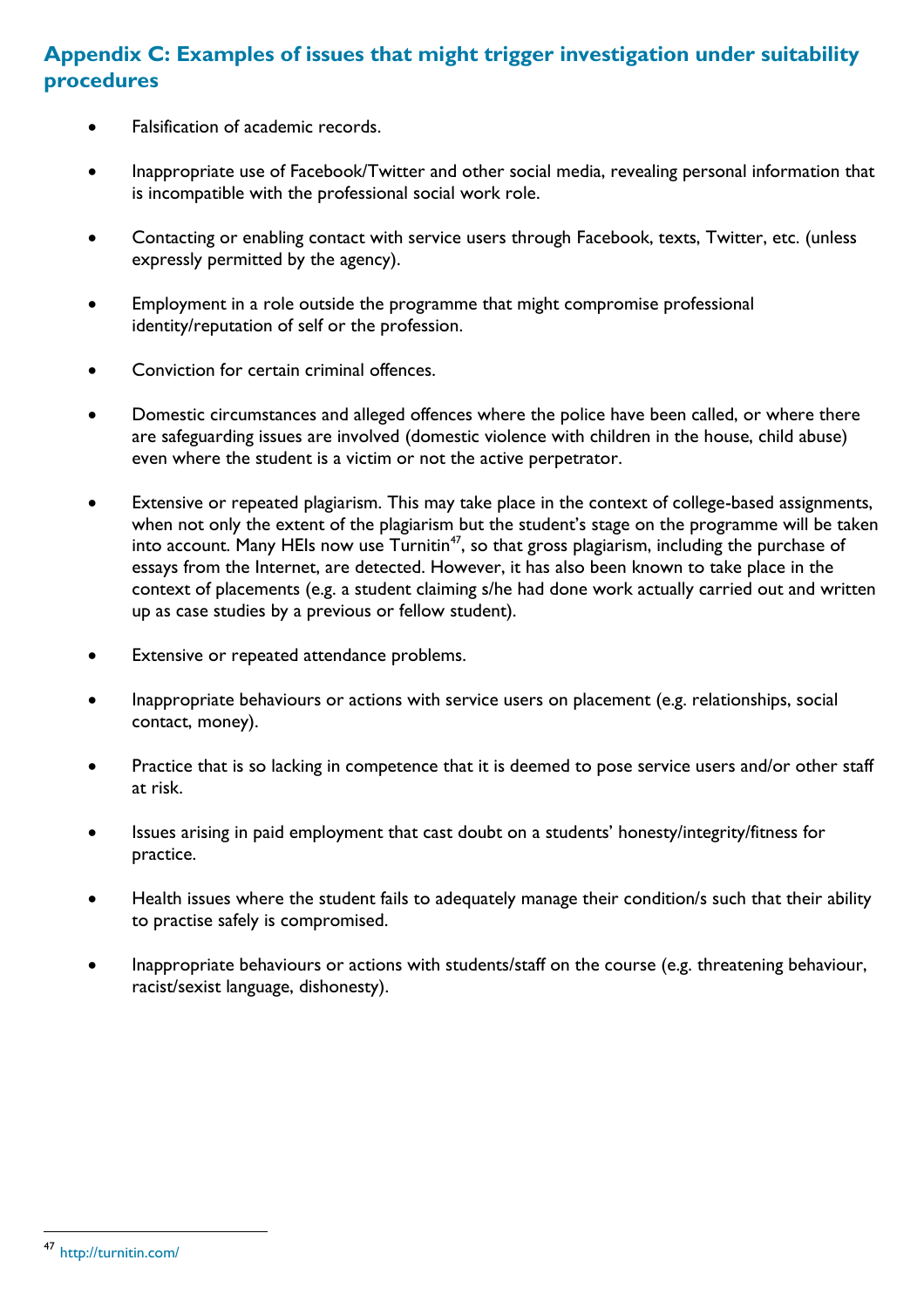# <span id="page-30-0"></span>**Appendix D: Examples of suitability procedures**

#### <span id="page-30-2"></span><span id="page-30-1"></span>Two examples are given here: *staged procedures* and *joint procedures* with agency partners. *Staged procedures*

#### **Stage one**

The programme director, or nominee, having received notification of the cause for concern, takes the necessarily preliminary steps to assess the gravity of the situation, the evidence for concerns and the appropriate first step. This might, depending upon the particular context and internal regulatory/assessment framework, entail:

- referral in the first place to the university examination/assessment boards;
- a temporary suspension of studies, including practice placement, while the matter is investigated. In all cases this will be without prejudice to the final outcome and is a precautionary measure intended to protect all concerned including the student;
- an initial meeting with the student (often with their tutor and a friend/representative);
- a meeting with the person who raised the concerned to review the evidence and ascertain if the cause of concern are (a) justified, and (b) remediable (again often this will include the student's personal tutor);
- if the concerns are deemed to be remediable, and not causing immediate risk to service users the student may be set clear targets for change, together with specific criteria for their achievement within an appropriately short time scale (usually weeks);
- reviewing whether or not the targets have been met in the agreed time-scale;
- deciding in the light of this whether the student will be permitted to remain registered on the degree course, possibly subject to a continued programme of targets, to be monitored by the programme director either until no further cause for concern exists or there is reason to move to stage two.
- where the programme director considers that targets have not been met, or that the concerns are not remediable or are very grave, stage two is invoked.

In some programmes, an independent investigator (preferably a registered social worker) is employed to explore the issues at this stage. Whether this function is carried out by the programme director or their nominee (this might be a colleague if the programme director has a conflict of interest or is unavailable), or by an independent person appointed by the university, it is critical that social work standards and values as outlined in the documents previously referred to are central to professional judgements made. The nature and context of the social work task varies significantly from that of other professions, and it is important that the social work specific context is fully understood by those investigating and making decisions. Another possibility is for provision to be made so that the investigator is able to consult, in confidence, an appropriate professional in practice, such as the Local Authority Designated Officer (LADO).

The programme director keeps a record of all matters resolved within stage one and will regularly provide the head of school/programme management group with a factual anonymised report.

### **Stage two**

The programme director notifies the student in writing that the case is to be referred to the 'Suitability for Social Work Panel'. The panel may include a range of people, such as:

- the head of school/department;
- the chair of the relevant examination boards (or his/her nominee);
- the dean (or similar);
- the agency co-chair of the programme management group (who represents the partner social service agencies);
- A senior social work professional from a partner agency;
- a representative from another profession (where the panel considers issues arising from professional programmes other than social work).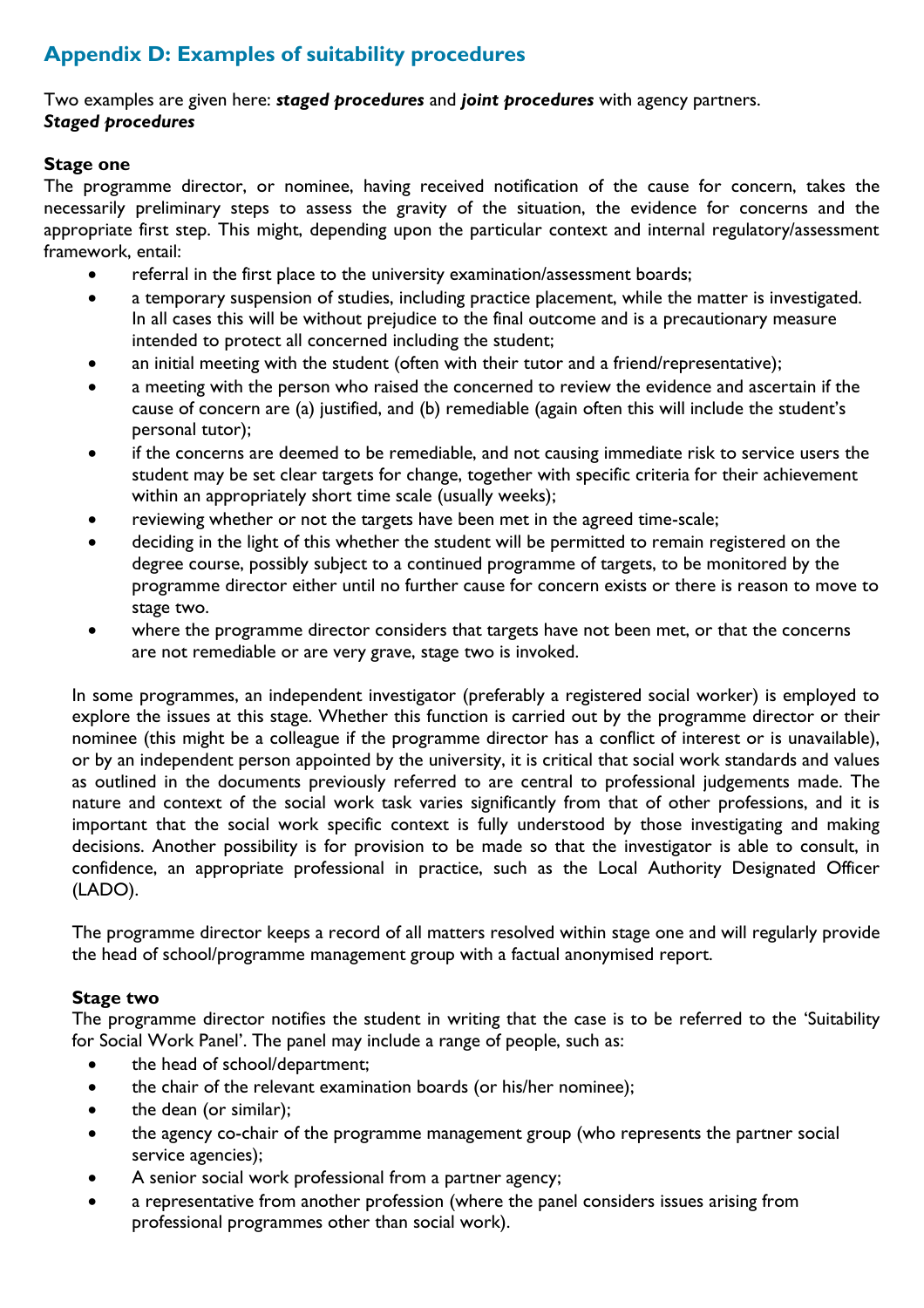The student would normally have the right to attend, and to be accompanied by a friend/representative if they so wish. Submission of a written statement is usually accepted. Documents to be used by the panel are usually shared with the student in advance.

The panel may ask for additional enquiries to be undertaken and the student may ask the panel to seek statements from relevant people, or to ask certain persons attend the hearing. The panel will use its discretion in acting on such requests.

The evidence presented at the hearing may be oral, or written, or may also be in the form of medical report or record subject to student consent.

The panel may:

- **1** Decide that there are insufficient grounds for concern and dismiss the matter;
- **2** Decide that there are grounds for concern but not sufficiently serious to recommend termination of the programme of study. The panel may decide to recommend another penalty such as a formal warning which is placed on the student's record. The panel may also recommend a course of action with clear objectives and outcomes, which may include counselling and/or treatment with defined period for review. The student's personal tutor will be informed of the plan and be expected to provide support. In such circumstances, the panel will agree the arrangements for monitoring progress. At the end of the review period the panel may make a recommendation to faculty board or similar university committee about whether the matter has been concluded satisfactorily or whether further steps should be taken, including termination of the student's programme of study.
- **3** Decide that there are sufficient grounds to conclude that the student is unsuitable for professional social work and to recommend to faculty board that the student's programme of study should be terminated.

Students will normally be able to appeal the outcome of the panel hearing should there be relevant grounds.

#### <span id="page-31-0"></span>*Joint procedures with agency partners to decide suitability at admissions, placement eligibility and deal with concerns about students on the programme*

In some universities a multi-agency panel is convened that includes representatives from key local authority partners (e.g. the **Local Authority Designated Officer (LADO) alongside appropriate HEI personnel).** This panel is specifically set up for social work suitability issues, and enables the social work programme to benefit from the expertise and procedures used by a local agency partner for managing conduct/fitness to practise and safeguarding issues internally. The system has the advantage of combining two potentially separate decisions – admission to programme and acceptance onto placement. The focus of the meetings is very much on evidence (positive and negative). The panel is scheduled to meet to link to the admissions timetable, and is then reconvened if issues about suitability occur during the programme. Decisions made at this panel are notified to the 'fitness to practise' committee of the relevant academic unit; who will consider the recommendation of the multi-agency panel.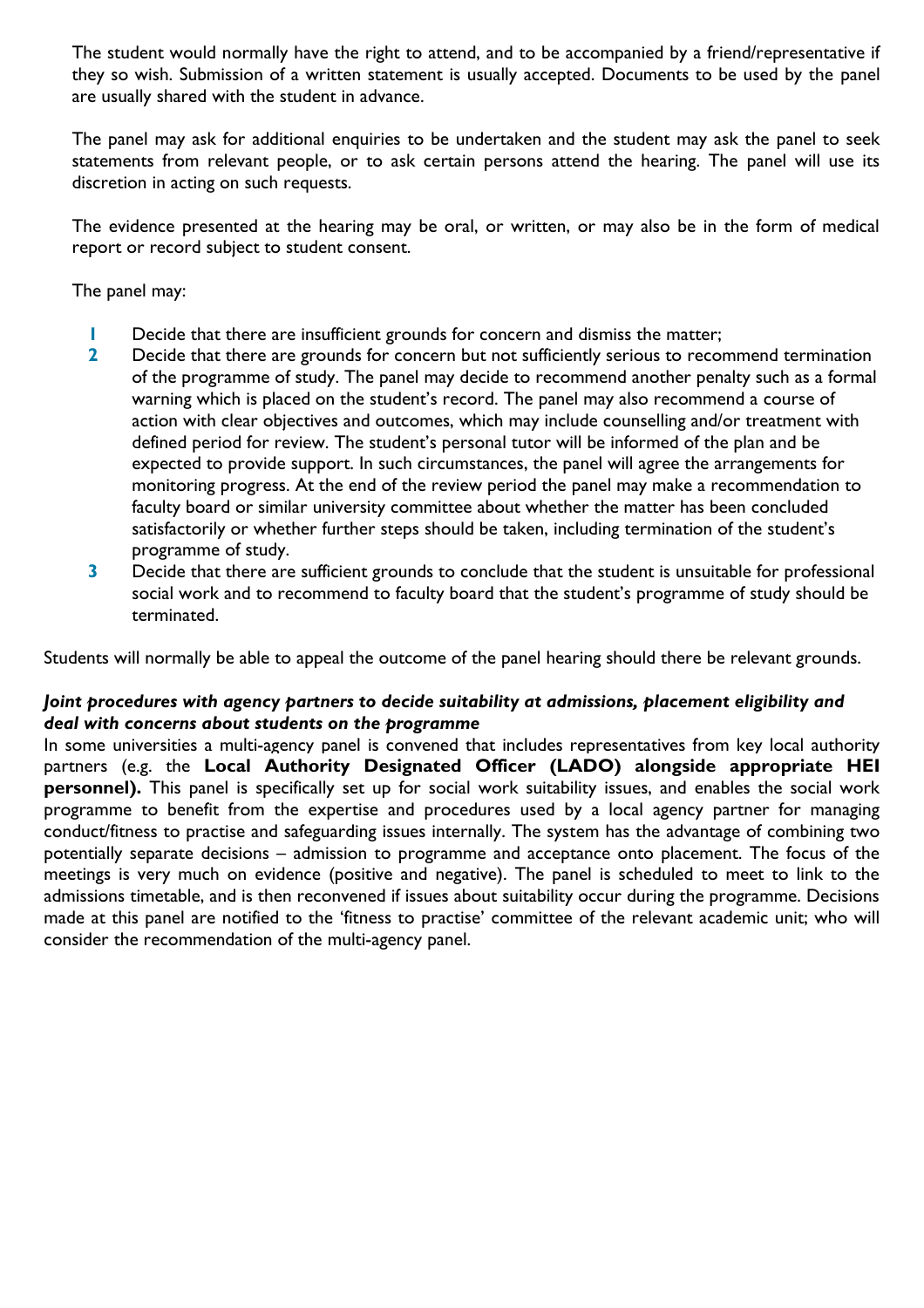# <span id="page-32-0"></span>**Appendix E: HCPC criteria for candidates deemed suitable at the admission stage**

Suitable character – the criteria:

- 1. In determining whether a person is of a suitable character, a provider must have regard to the criteria set out in paragraph four. For the purpose of this scheme, a person is of "suitable character" if they are of a character suitable to participate in a programme leading to qualification as a social worker and, in particular, to engage with service users during a placement which forms part of such a programme.
- 2. In applying the criteria, the task is not to punish the person for their past conduct but to assess whether, having regard to any past criminal or other conduct, there are reasonable grounds for considering that the person may engage in future conduct which is detrimental to service users or public confidence in the social work profession.
- 3. In a small number of cases, the nature and gravity of a person's past conduct will mean that they pose a significant risk to service users. However, in many cases discretion will need to be exercised in applying the criteria. In doing so, the following should be taken into account:
	- the nature of the offence(s) or other conduct and any punishment or other sanction imposed;
	- the time period which has elapsed since the most recent offence(s) or conduct and the person's conduct during that period;
	- the age of the person at the time of the offence(s) or conduct;
	- whether the offence(s) or conduct are indicative of a pattern of behaviour, propensity or wider character issues.
	- 4. The criteria are:
		- A. Whether the person has been convicted of (or accepted a caution for) an offence involving:
		- violence;
		- abuse;
		- sexual misconduct;
		- unlawfully supplying drugs;
		- child pornography;
		- dishonesty; or
		- other criminal activity of a deliberate or reckless nature (e.g. arson).
		- B. Whether the person has been convicted of (or accepted a caution for) an "automatic inclusion" offence under the Safeguarding Vulnerable Groups Act 2006 (Prescribed Criteria and Miscellaneous Provisions) Regulations 2009 or the equivalent legislation in Scotland or Northern Ireland.
		- C. Whether the person has been sentenced to a term of imprisonment (including detention in young offenders institution);
		- D. Whether the person has engaged in conduct which has endangered, or is likely to endanger a child or vulnerable adult, including:
		- harming, or attempting to harm, a child or vulnerable adult;
		- causing a child or vulnerable adult to be harmed;
		- inciting another to harm a child or vulnerable adult; and for this purpose "harm" and cognate expressions includes, but is not limited to, physical, psychological, sexual or financial harm.
		- E. Whether the person has engaged in conduct:
		- involving sexual material relating to a child or sexually explicit images depicting violence or degradation;
		- of a sexual nature involving a child, vulnerable adult or service user;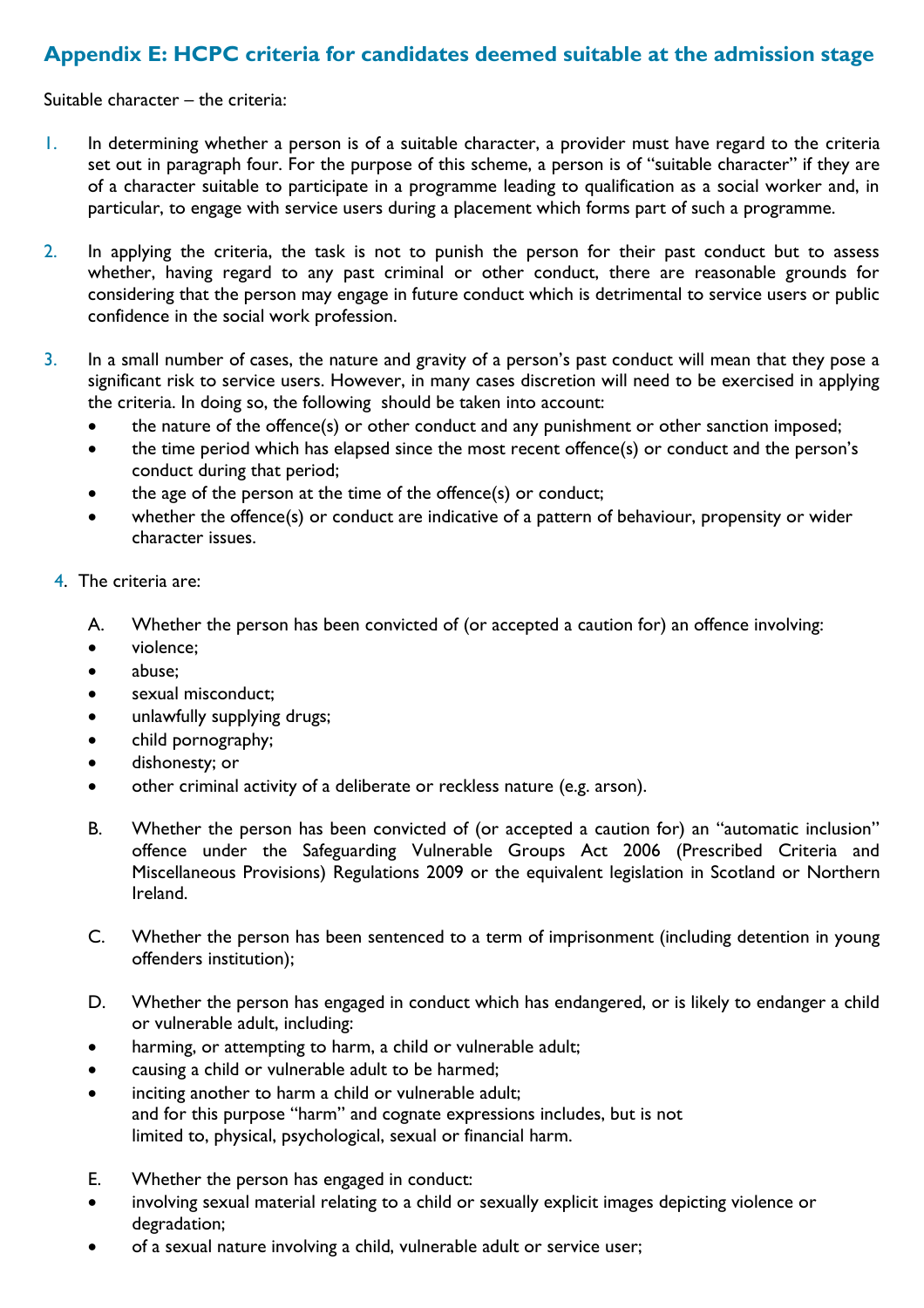- involving dishonesty or financial impropriety;
- involving repetitive or persistent behaviour which calls into question the person's suitability to work with children, vulnerable adults or service users.
- F. Whether the person has been excluded from the practice of social work or engaging in social care or any similar activity by a body responsible for regulating or otherwise controlling such practice or activity.

The HCPC also publishes guidance on how the character of every applicant to the register (at point of qualification) is checked: see

[http://www.hcpc-uk.org/aboutregistration/standards/character/.](http://www.hcpc-uk.org/aboutregistration/standards/character/)